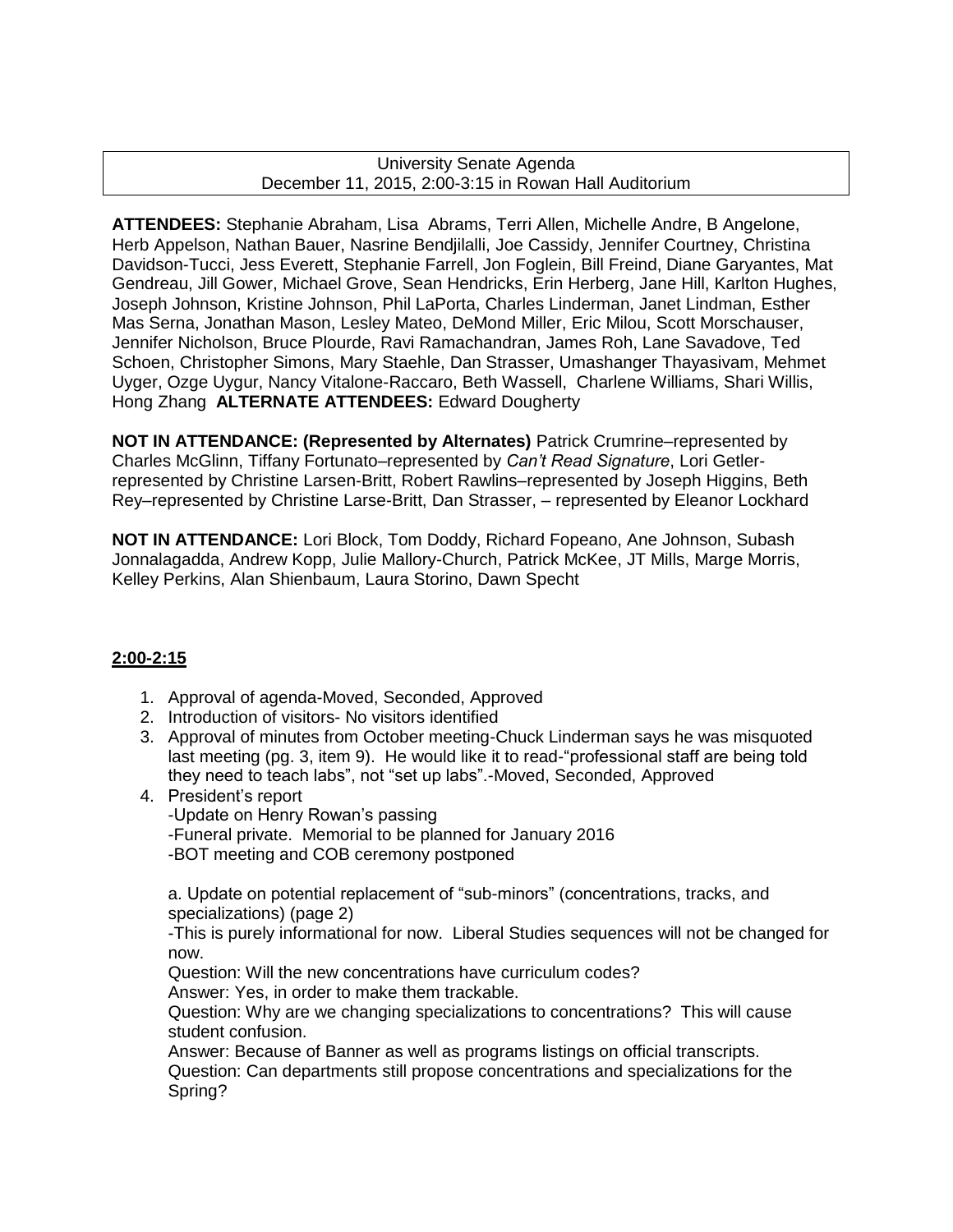Answer: Yes, and if new designations pass, those will be automatically changed to the new titles.

b. Task Force for Distribution of Rowan Global Funds: plans to meet before the break -Jim Newell agreed that distributions will remain the same up to 25k -Task Force will have first meeting 12/23/15 -Bill will serve as Senate representative and Karen Siefring will serve as AFT representative

c. Issues with Administrative Heads -Ongoing Issues and questions -Should they attend Chair's Council? -For now, Administrative Heads will attend Chair's Council Question: Are the Engineering departments holding elections? Answer: They should be. Chairs need to in place for certain functions that require an AFT member.

d. Revised Statement of Principles (page 3) -Tobey Oxholm made minor changes to our revision -This was approved by BOT -Bill was asked to join Strategic Planning Committee after communications issues surrounding this.

e. Department censuses: will be distributed in January -Census for faculty and professional staff member to have appropriate number and distribution of senators. Growth in many departments will probably lead to more senators.

f. Proposed change to fee structure at Wellness Center -Proposition charging student co-pays for Wellness services has been tabled for now -There are privacy issues regarding family and parents receiving information about students' physical and mental health

g. Future Senate meetings: February 5, March 4 (Camden), April 15, May 17 (All day meeting)

### **2:15-2:35**

5. Open period: Dr. Horacio Sosa, vice president for the Division of Global Learning & **Partnerships** 

-Presented a PowerPoint (will email copy to Senate President) that included information, history, and structure of the division

-Center for Adult & Experiential Learning to be established January 2016 -2008-2015 Rowan Global has generated over \$130 million in revenues

Question: What does the merger with Camden mean for traditional students already attending at Camden Campus?

Answer: Currently 2 programs at Camden: ESL, Student Life (including Champ, EOF, etc.), and Rowan Global. Rowan Global wants to stop the back and forth of students from Glassboro to Camden and make Camden a destination for students. Rowan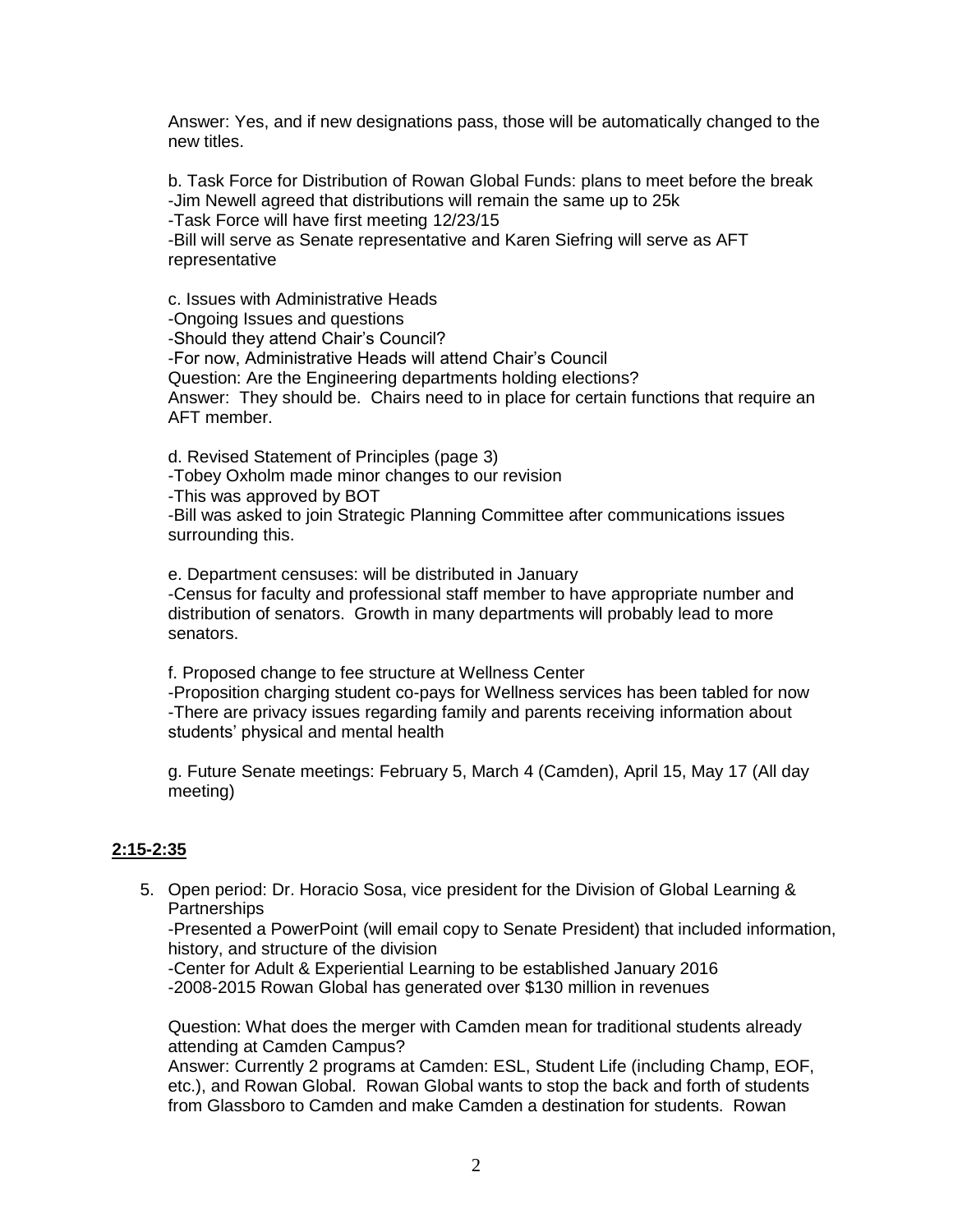Global will have 4 programs there - Sociology, Law & Justice, Human Services, and Disaster Preparedness.

Question: Is the goal to have graduate education under the Rowan Global umbrella to make it for-profit?

Answer: No. The big difference is that Rowan Global works with Academic Units to keep quality. Graduate Education is a growing market. Prior to Rowan Global and its predecessors, The Graduate School did not market and promote programs. We need to grow graduate education.

Question: RE: Camden- The University and administrators need to make a commitment to Camden, including classes, support services, student needs, and infrastructure. Any plans for this?

Answer: Camden programs are marketed as degree completion programs. Rowan Global is committed to offering all courses needed through face-to-face, online, or County College partnerships. The location of Camden Campus in relation to Philadelphia is critical. There already have been investments of operation and infrastructure in the Bank Building.

Question: Can we (Senate) have a Rowan Global Organization Chart? Answer: Yes, Absolutely.

Question: Re: Grad programs-What resources does Rowan Global have to promote programs.

Answer: Many Marketing avenues. Contact Liz Regan-Butts.

#### **2:35-3:05**

6. Proposals from Academic Policies and Procedures: all first readings a. Revisions to Attendance Policy (page 8)

b. Policy on the Electronic Submission of Coursework during Periods of University Closure (page 10)

Question: Is there anything in the writing about missed deadlines due to network outages?

Answer: No. Mike Grove will look into it.

c. Revisions to Academic Integrity Policy (page 11)

D. Interim Policy on Adjunct Credentials (page 25)

7. Curriculum report (Erin Herberg) -14-15-4038\* Moved, Seconded, Approved -14-15-4039\* Moved, Seconded, Approved

#### **3:05-3:15**

6. New business -Senate Proclamation to honor Henry Rowan and extend our condolences. -Please report all academic integrity violations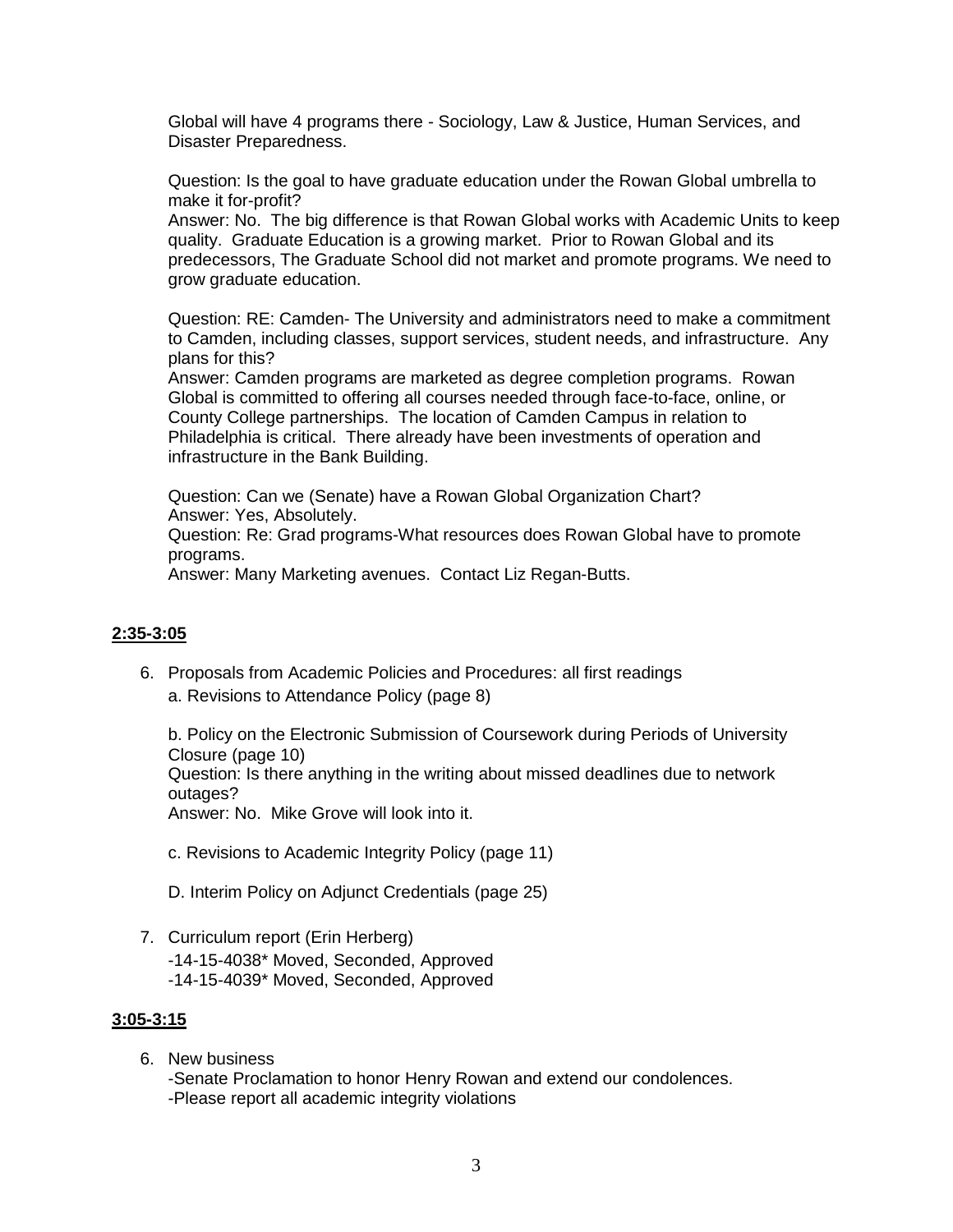Question: Any progress on getting a Rowan Core Director? Answer: Maybe. Further discussion needed.

Question: Can chairs be updated?

Answer: Emails were sent to Senators and Deans. Mike needs updated list. January 30, 2016 date for potential Rowan Core Courses.

7. Adjournment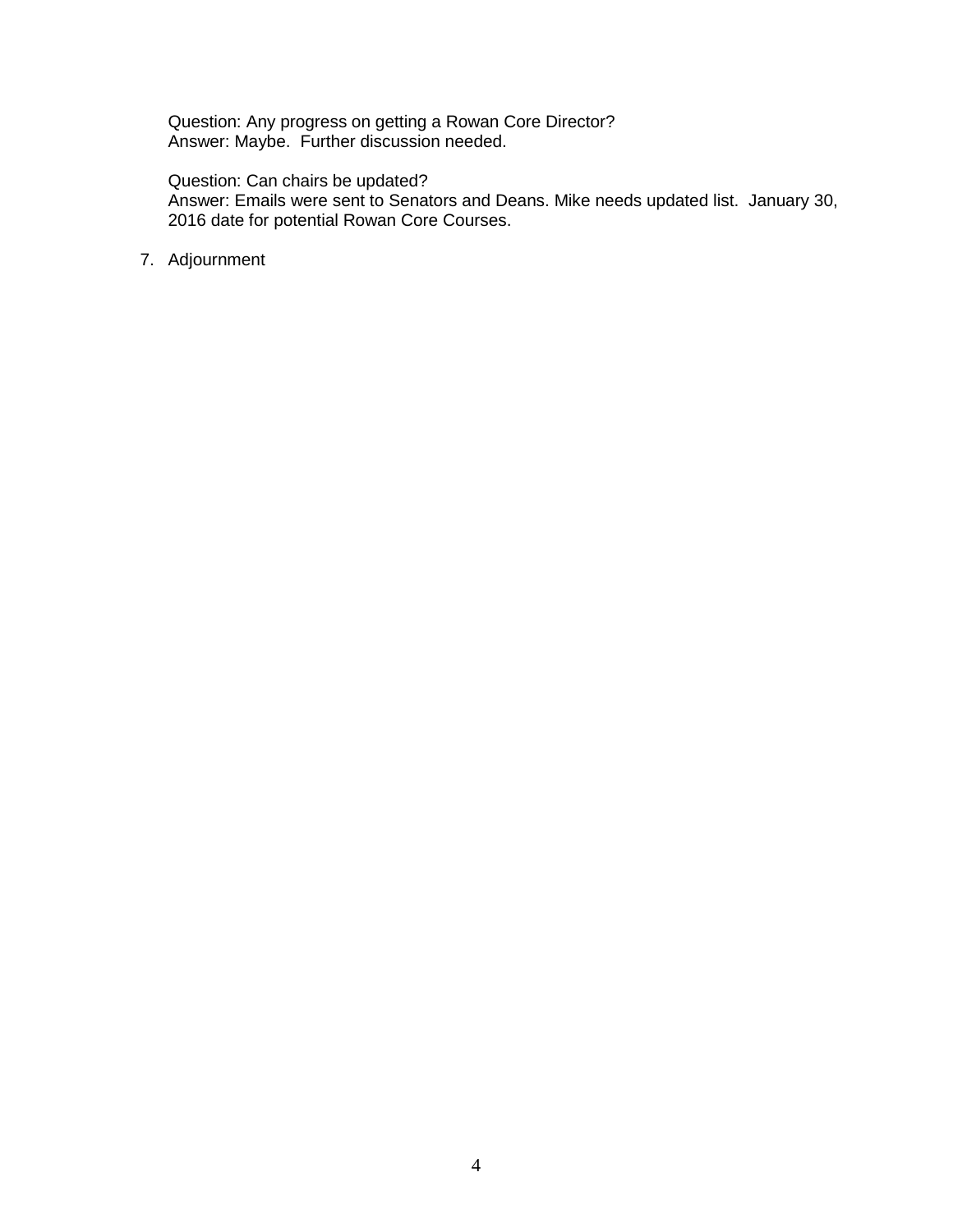# **Proposed Changes to Sub-Minors**

## **Note: We will vote on this at the February meeting of the Full Senate**

| <b>Administration's Original</b><br><b>Proposed Curricular</b><br><b>Structure</b> | <b>Existing Curricular Structure</b>                          | <b>Proposed Future Curricular Structure</b>                                                 |
|------------------------------------------------------------------------------------|---------------------------------------------------------------|---------------------------------------------------------------------------------------------|
|                                                                                    |                                                               | <b>Major Degree</b>                                                                         |
| Major degrees                                                                      | <b>Major Degrees</b>                                          |                                                                                             |
| Minors                                                                             | <b>Minors</b>                                                 | Minors (to include existing concentrations)                                                 |
| Certificates (COGS, CAGS,                                                          | Concentrations (outside Major)                                |                                                                                             |
| CUGS, Post Bacs)                                                                   |                                                               | Concentrations (will be the new nomenclature for<br>what we currently call specializations) |
|                                                                                    | Specializations (inside Major)                                | Certificates (CUGS, CAGS, COGS, Post Bacs)                                                  |
|                                                                                    |                                                               |                                                                                             |
|                                                                                    | Certificates (COGS, COGS, CUGS,<br>Post Bacs) (outside major) |                                                                                             |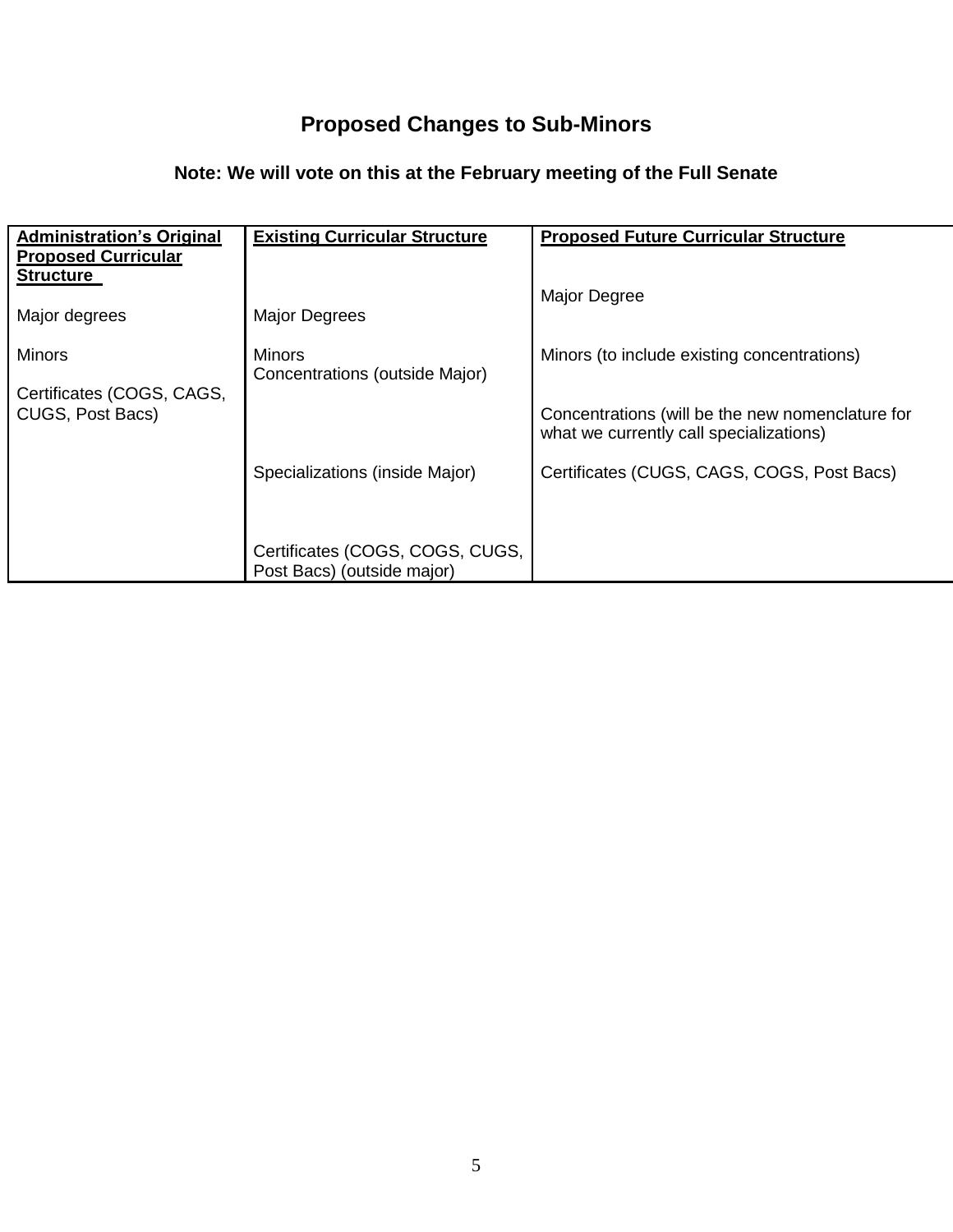

## **Rowan University Policy**

Title: *Statement of Principles*

Subject: *University Community*

Policy No: *2015:XX*

Applies: *University-wide*

Issuing Authority: *Board of Trustees*

Responsible Authority: *President* 

Adopted: *XX/XX/2015*

Last Revision:

Last Reviewed:

I. PURPOSE

To articulate in one place the principles that are intended to govern and guide the conduct ofto which all parts of the University - it's trustees, administration, faculty, staff, students, employees, volunteers, and contractors – should aspire in their daily interactions. The Statement of Principles expresses our shared commitment to integrity in all of our actions while pursuing the University's mission – excellence in teaching, patient care, research, and public service through ethical conduct in the discharge of one's duties, responsibilities, and all other University activities. All members of the University community owe it to each other to adhere to these principles as well as applicable laws, regulations, and University policies. This Statement does not address every possible situation; rather, it expresses in one place the core principles that we expect will guide the conduct of every member of the University Community. With the exception of those cases where compliance is explicitly called for, all claims in this Statement of Principles are aspirational in character, not obligatory.

#### II. ACCOUNTABILITY

Under the direction of the Chairperson of the Board of Trustees, the President, Provost, Executive Vice President for Administration and Strategic Advancement, Ethics Liaison Officer, Chief Compliance and Privacy Officer, and General Counsel, shall implement and encourage support for the Statement of Principles.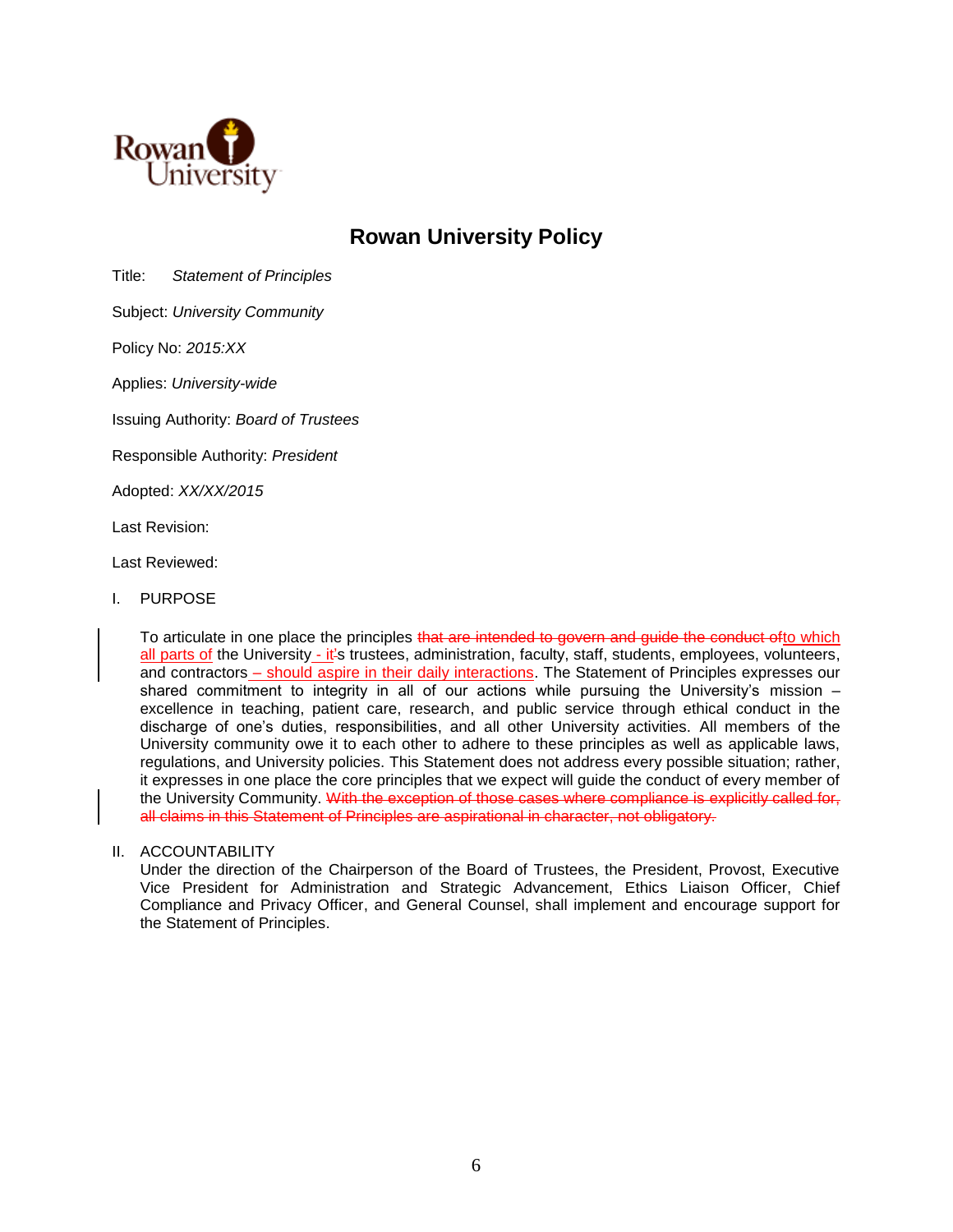#### III. APPLICABILITY

These principles are intended for to be observed by all members of the Board of Trustees, Officers (President and Vice Presidents), Deans, Academic Department Heads and Chairs, Faculty, Staff, Student Employees, and Volunteers (collectively, "University personnel") and to any contractor performing work or services on any Rowan campus or in any Rowan facility. For the purpose of this Statement, the term "University" applies to Rowan University and all of its campuses, locations and operations.

Whenever a question arises concerning the relevance of this Statement for a particular action or situation, the advice of a direct supervisor, the General Counsel, Ethics Liaison Officer, and/or Chief Compliance and Privacy Officer should be sought as appropriate.

#### IV. REFERENCES

The following policies provide additional and related information:

- Rowan Core Values
- Code of Ethics Faculty/Professional Staff Rowan University
- **Reporting Compliance & Ethics Concerns**
- Family Educational Rights and Privacy Act (FERPA)
- Rowan University Contracting & Purchasing Policy & Procedure
- **Rowan Excluded Individuals & Entities**
- RowanSOM Responding to Anti-Kickback Violations with Potential Implications
- Accounting and Disclosure of Health Information
- Access to Individual Protected Health Information (PHI)
- CMSRU By-Laws
- **Rowan SOM By-Laws**
- New Jersey State Policy Prohibiting Discrimination
- Rowan University Workplace Violence Policy
- **Board of Trustees By-Laws**

#### V. POLICY

A. Basic Tenets:

The core values of Rowan are: Quality Education, Student Centeredness, Leadership, Engagement, Accountability, Team Work, Customer Focus, Inclusiveness, and Entrepreneurship. Accordingly, the all parts of the University community call on encourages each of us to do our utmost to support, protect and defend that environment. In particular, the University community encourages support for the following basic tenets:

- **Commitment to the Student**
- Respect for Academic Freedom
- **Respect for Educational Mission**
- **Respect for Research Mission**
- **Individual Integrity, Responsibility, and Accountability**
- Respect for Others and Preservation of a Respectful Workplace
- **Respect for University and State Resources**
- Compliance with University, Federal and State Laws, Rules, Policies, and Regulations
- Compliance with New Jersey Conflict of Interest Laws and State Ethics Code
- **Protection of Confidentiality and Privacy of Records**
- **Accuracy in Reporting**
- Adherence to Internal Controls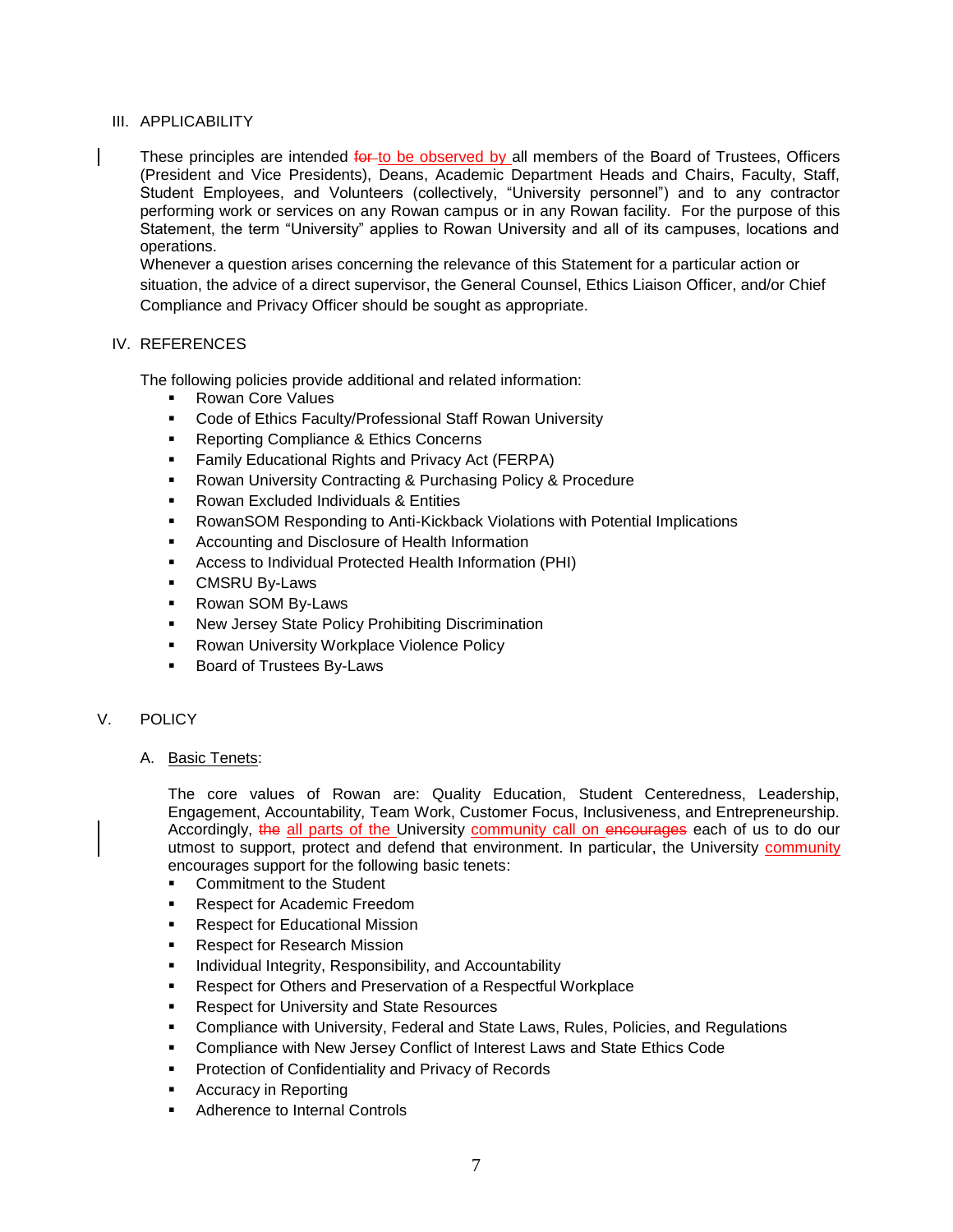- **Fair Dealings in Agreements**
- **•** Protection from Retaliation

Commitment to the Student – University personnel will encourage free pursuit of learning while respecting both the students' rights to form their own views, and the diversity of cultures, backgrounds, and perspectives of our students. University personnel will deal justly and considerately with each student. University personnel will avoid exploitation of students for private advantage while respecting the confidential nature of the relationship between the professor/staff member and student. University personnel will provide recognition and acknowledgement of significant contributions by students. When necessary, University personnel will share information about students' educational needs with appropriate individuals within the parameters of applicable privacy laws and policies.

Respect for Academic Freedom - The free exchange of ideas on campus is essential to quality education and research. To achieve its potential, the University must provide academic freedom and a 'safe haven' to all, allowing inquiry and ensuring spaces where students and scholars can create new knowledge and challenge conventional wisdom in any field—art, science, religion, politics and others—without fear of reprisal.

Respect for Educational Mission – The University must remain committed to providing high quality academic services in accordance with all laws, regulations, program requirements and academic accreditation standards, and to the accurate representation of credentials and requirements for admission and graduation.

Respect for Research Mission – Affiliated researchers shall conduct their research with integrity, intellectual honesty, and appropriate respect for human and animal subjects. All research involving human subjects is subject to approval by an Institutional Review Board. All research involving nonhuman vertebrate animal subjects must be approved by the Institutional Animal Care and Use Committees. All such research shall remain in compliance with all conditions imposed by the respective committee. Research must be conducted for the advancement of knowledge while meeting the highest standards of honesty, accuracy, and objectivity. Researchers are obligated to demonstrate accountability for the funds of sponsors and payers while remaining in total compliance with specific terms and conditions of contracts and grants.

Individual Integrity, Responsibility and Accountability – The relationship between students and University personnel shall reflect an environment that focuses on education, professionalism, integrity, honor, and ethical conduct. To that end, the University will not permit behavior that improperly interferes with the learning environment, including harassment, discrimination and violence, including but not limited to arrangements having real or perceived power (e.g., faculty/coach-student, supervisor-supervisee, healthcare provider/patient). With respect to confidentiality, University personnel must follow all rules and regulations as outlined in the Family Educational Rights and Privacy Act (FERPA).

Respect for Others and Preservation of a Respectful Workplace – The University is committed to maintaining an environment of respect and inclusivity. Our community must and will have zero tolerance for illegal discrimination. All University personnel should adhere to the basic principles of honesty, professionalism, integrity, and ethical standards, and must adhere to the maintenance of a workplace devoid of hostility and harassment. Violation and/or suspicion of violation of the latter can and must be reported utilizing appropriate channels and without the fear of retaliation.

Respect for University and State Resources – University personnel shall use all university equipment and facilities efficiently, economically, and for authorized university purposes only in accordance with University policy and State law.

Compliance with University, Federal and State Laws, Rules, Policies and Regulations – All University personnel shall should do their best to act in compliance with all applicable federal and state laws, rules, and regulations as well as obligatory University policies, procedures, agreements, and guidelines.

Compliance with New Jersey Conflict of Interest Laws and State Ethics Code – All University personnel must comply with the State of New Jersey Conflict of Interest Laws, State of New Jersey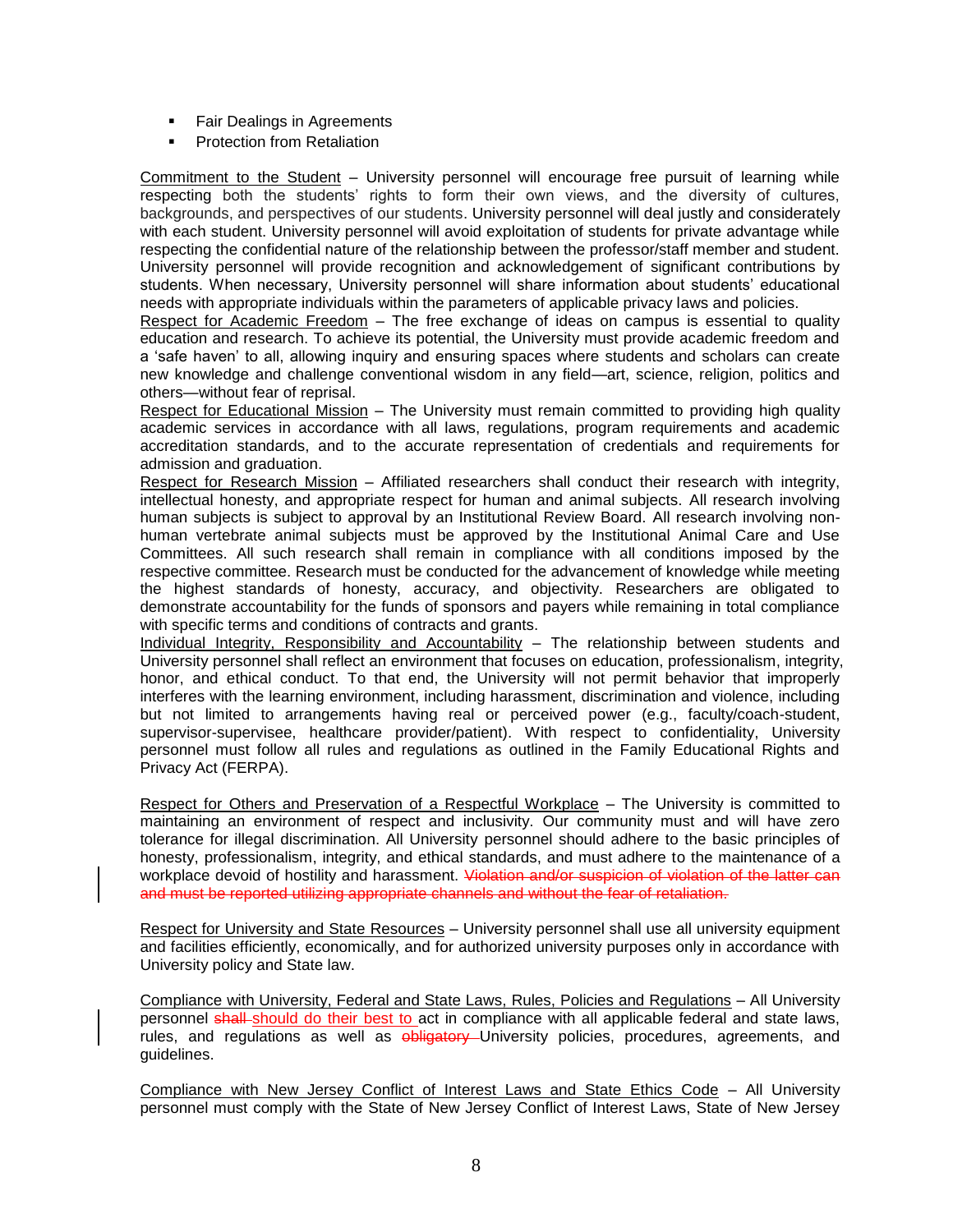Ethics Guidelines, and University policies to avoid actual or perceived conflicts (including their personal and/or financial interests) and, in situations where they might arise or do exist, to disclose them immediately and to participate no further in them unless and until approved by the appropriate Rowan New Jersey Ethics Liaison Officer or his/her designee.

Protection of Confidentiality and Privacy of Records – University personnel with access to confidential information, including but not limited to Protected Health Information under the Health Insurance Portability and Accountability Act (HIPAA) as well as confidential student information under the Family Educational Rights and Privacy Act (FERPA), shall maintain the confidentiality and privacy of that information to protect all parties, to include written and oral communication.

Accuracy of Reporting – All University records, including student records, accounting and financial records, expense reports, medical records, time sheets and effort reports, admission, retention, and graduation data, and other documents, including any submitted to or subject to possible review by government agencies, must be accurate, clear, and complete in accordance with generally acceptable accounting principles, government entities, bond covenant agreements, and other requirements.

Adherence to Internal Controls – Internal control comprises the plans, methods, and procedures used to meet the University's mission, goals, and objectives. To this end, all business units or department heads are specifically responsible for ensuring that internal controls are established, properly documented, and maintained for activities within their jurisdiction and followed. Any person entrusted with funds, including principal investigators, is responsible for ensuring that adequate internal controls exist over the use and accountability of such funds.

Fair Dealings in Agreements– University policies governing procurement, including public bidding requirements and New Jersey laws where applicable, must be followed insofar as vendors, potential vendors, excluded individuals or companies when obtaining goods and/or services. At all times federal and state laws must be followed relating to anti-referral and anti-kickback arrangements while adhering to the highest ethical standards in regards to business arrangements for selection, negotiation, determination of awards, and the administration of all purchasing activities. Persons affiliated with the University have an obligation to be honest and consistent in all marketing and advertising practices, must adhere to fair business practices, and must honor the spirit as well as the specific language of these laws.

Protection from Retaliation – People who make reports of suspected violations of this Statement, or of any policy, regulation, rule, or law, in good faith and in the ways expected of them, are acting to protect our special community. As such, we all owe them the commitment that we will not punish them in any way for doing so, and will comply with all policies protecting them from retaliation.

#### B. Tenets Specific to RowanSOM and CMSRU

In addition to the tenets expressed above, we also are committed to these tenets in the context of providing health care:

- **Respect for Clinical Mission**
- **Compliance with all State and Federal Healthcare Program Statutes, Regulations, directives,** and guidelines

Respect for Clinical Mission – The RowanSOM and CMSRU Clinical Communities must remain committed to providing high quality health care in a manner that is appropriate, medically necessary, and efficient, in accordance with current medical and ethical standards to include the obligation to provide medical screening exams or emergency care consistent with all applicable laws while displaying total respect for patient rights regarding choice of care and/or refusal of treatment.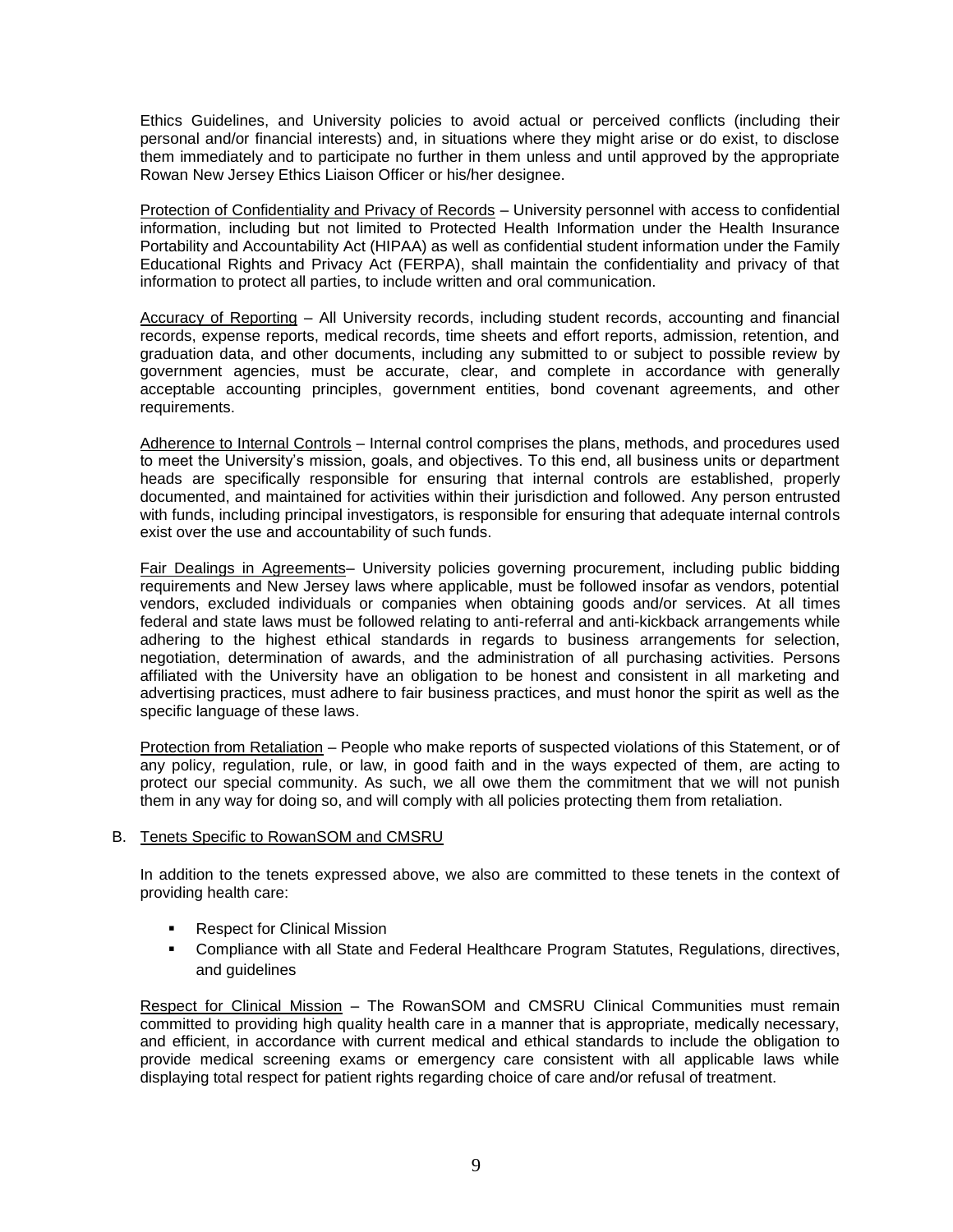Full Compliance with all state and federal healthcare program statutes, regulations, directives and guidelines – Federal and State health care programs, Medicare, and Medicaid require RowanSOM and CMSRU to comply with all applicable statutes, regulations, directives, and guidelines. This also includes the rules of Medicare fiscal intermediaries or carriers, RowanSOM and CMSRU policies and procedures, and any agreements that RowanSOM and CMSRU may enter into with state or federal organizations or regulatory agencies. Persons affiliated with RowanSOM and CMSRU may be required to attest to their compliance with federal and state rules and regulations as failure to fully comply could jeopardize participation in said healthcare programs. RowanSOM and CMSRU will not conduct business with any individual or entity currently excluded by the Office of Inspector General (OIG) and/or General Service Administration (GSA) and, to this end, persons affiliated with RowanSOM and who perform healthcare services (including administrative services) are subject to periodic background checks.

C. The University community shall always strive to create and sustain a culture in which ethical conduct is recognized, respected, and promoted on all levels. University core values include a commitment to diversity, personal mentorship, professionalism, collaboration and mutual respect, civic responsibility, patient advocacy, and life-long learning.

Note: The foregoing Statement of Principles is expressly intended to be aspirational. It is not intended to be enforceable by the University through any adverse personnel action.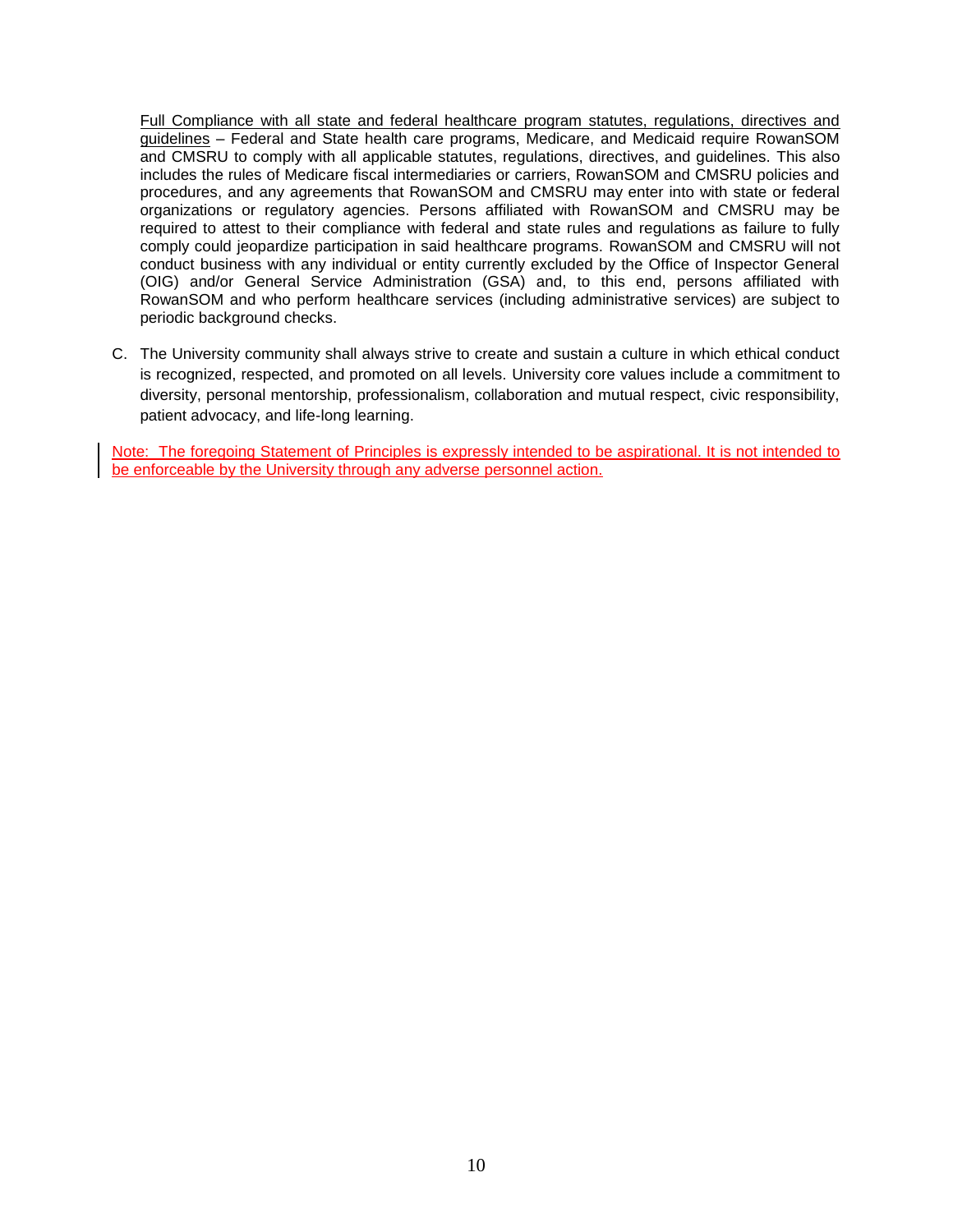### **Attendance Policy – Faculty & Students Responsibilities**

Because classroom experiences vary greatly among disciplines, deliveries and instructors, Rowan's community of learners is best realized when teachers and learners interact in ways deemed appropriate for any particular class. Thus, although what constitutes attendance can differ from course to course, the following applies to all courses:

Responsibilities of Students

1) Students are expected to be present at each meeting of each scheduled class for which they are officially registered. Students are responsible for knowing the instructor's attendance policy as stated in the syllabus.

2) Students absent for any of the following reasons:

- **•** Official University activities,
- Documented illness.
- Death of a family member or loved one,
- $\blacksquare$  Inclement weather,

must inform their instructor with official or written documentation before the fact in the case of official University activities, or as soon as possible thereafter in cases of illness, death of a family member or loved one, and inclement weather. Students should consult with their instructor regarding acceptable documentation.

**3) Rowan respects the diversity of faiths and spiritual practices in the university community. Students who wish to observe religious holidays which occur when classes are scheduled must inform their instructors before the fact, and preferably within the first two weeks of each semester, even when the exact date of the holiday will not be known until later. Students who make such arrangements will not be required to attend classes or take examinations on the designated days, and faculty must provide reasonable opportunities for students to make up missed work and examinations.** 

4) In the case of rare and compelling circumstances not listed in #2 above, students should make every effort to discuss reasonable accommodations with the instructor in advance if feasible or as soon as possible afterward.

#### Responsibilities of Faculty

1) Faculty are expected to keep accurate attendance records.

2) Attendance requirements must be part of the syllabus provided to students prior to the end of the drop/add period.

3) In the case of #2 under Student Responsibilities, faculty must make reasonable accommodation to provide these students the opportunity to make up their written work, tests, or other assignments at the earliest possible convenient time. In cases where graded classroom activities cannot be repeated and the student has not exceeded the maximum number of allowable absences (as explained below under #6), the faculty member will either provide an alternative graded exercise to replace the missed activity or remove the activity from the calculation of the student's final grade.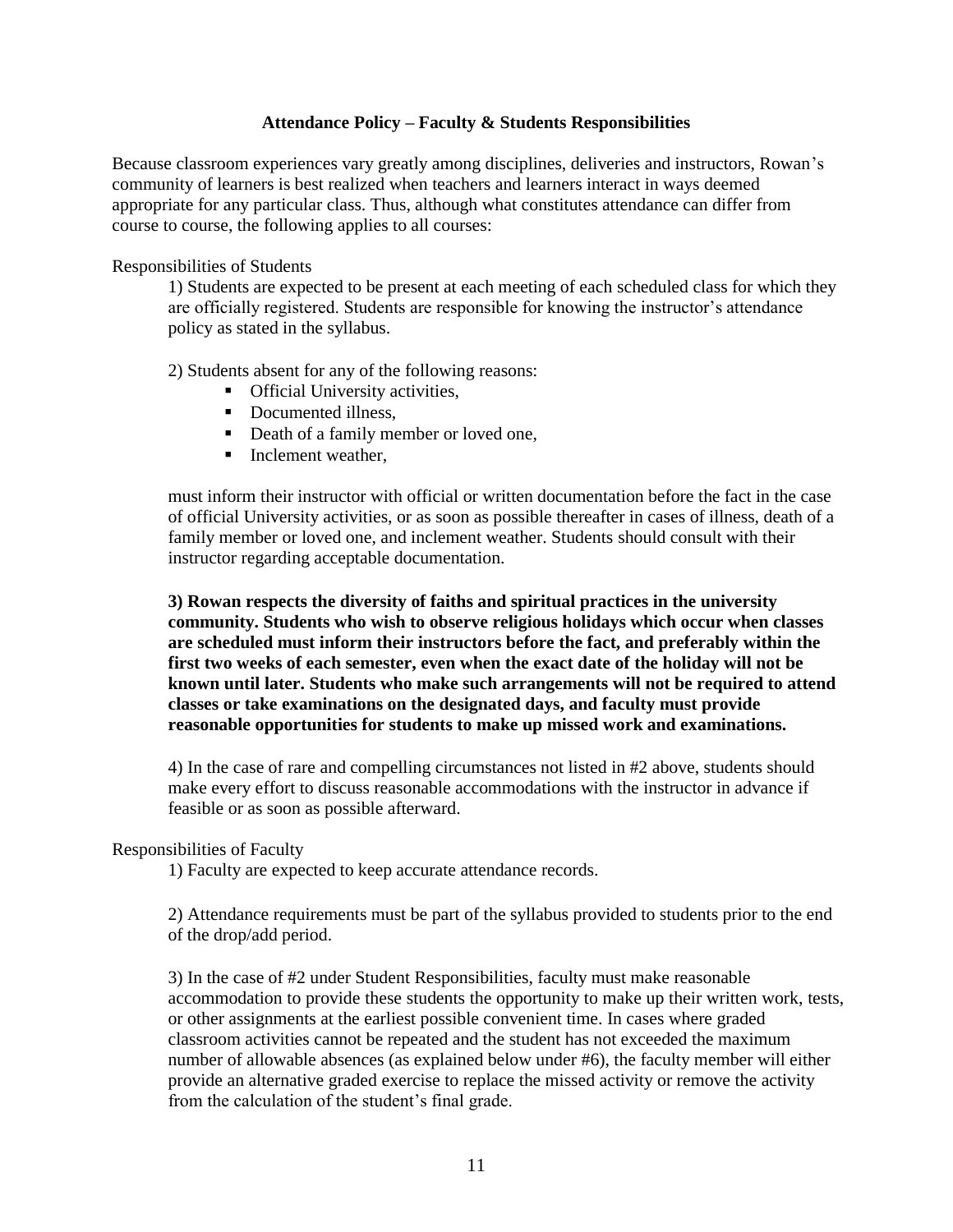4) Faculty are under no obligation to make special provisions for students that are absent for reasons other than those listed above. However, faculty are encouraged to consider accommodations for rare and compelling circumstances.

5) If a student develops a pattern of excessive and/or unexplained absences, the faculty should advise the student to request assistance from the Dean of Students.

6) Faculty (singularly or as part of a department or program) may establish additional reasonable attendance criteria that are consistent with the above. This may include setting a maximum number of absences for a course---whether excused or unexcused---after which a student should withdraw from the class-with a WF in accordance with the university withdrawal policy. Students may apply for a hardship withdrawal if their absences were primarily excused and due to extenuating circumstances. If the Dean of Students determines, in consultation with the faculty member, that excused absences were a significant factor, the withdrawal may be altered to a simple W.

*Revised 5-31-2012*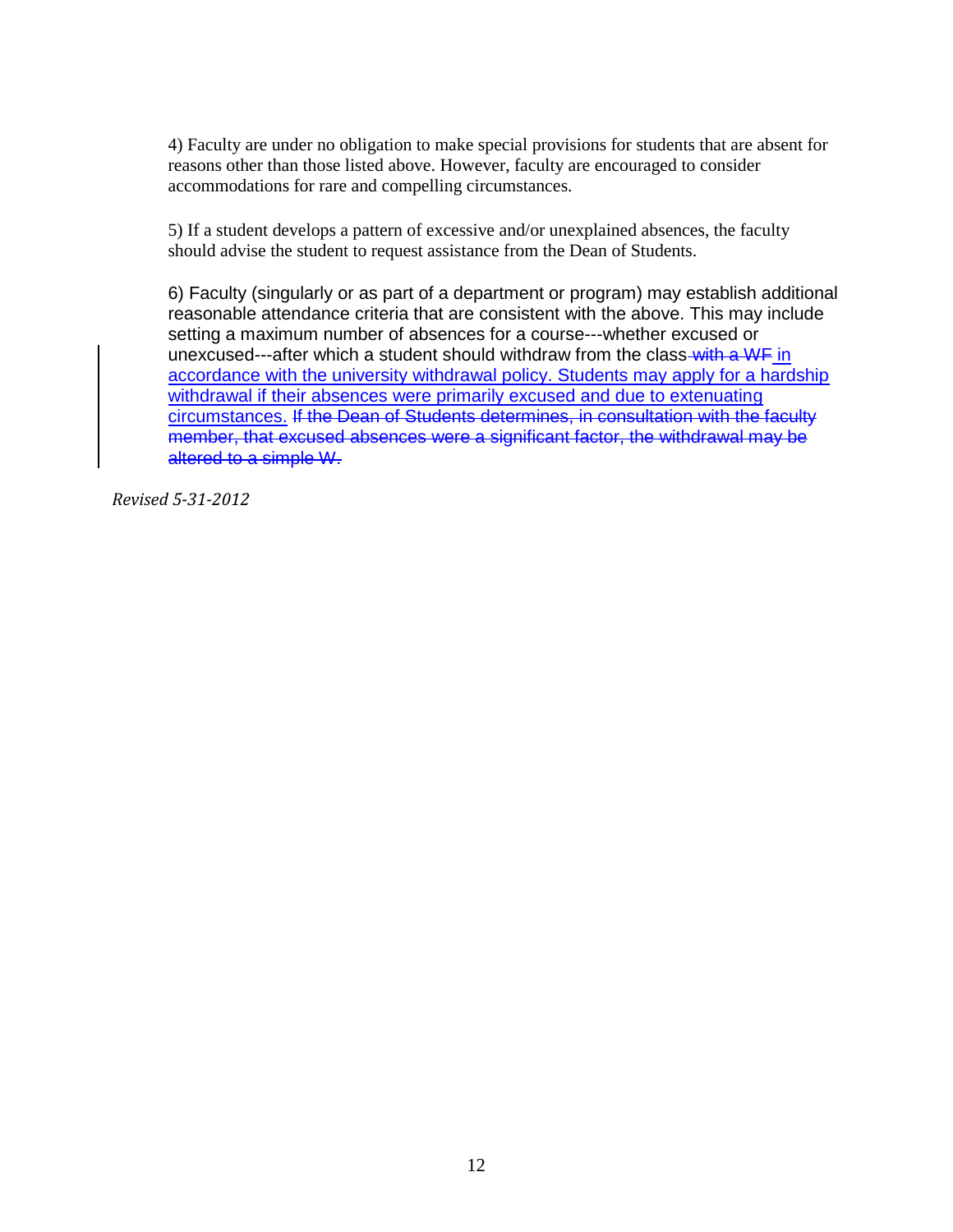### **Policy on the Electronic Submission of Coursework during Periods of University Closure**

Faculty increasingly, but not exclusively, accept the submission of coursework via electronic media such as Blackboard, Canvas, e-mail, etc. Doing so has several clear advantages, including the ability of students to submit coursework remotely or during periods of University closure. Faculty members who intend to require students to meet work deadlines via electronic submission, even if such deadlines fall during periods of University closure, should state this expectation explicitly in their syllabi. An exception to this policy would be made for online courses offered through the Rowan Global and Learning Partnerships which have unique calendars and are not affected by University closures.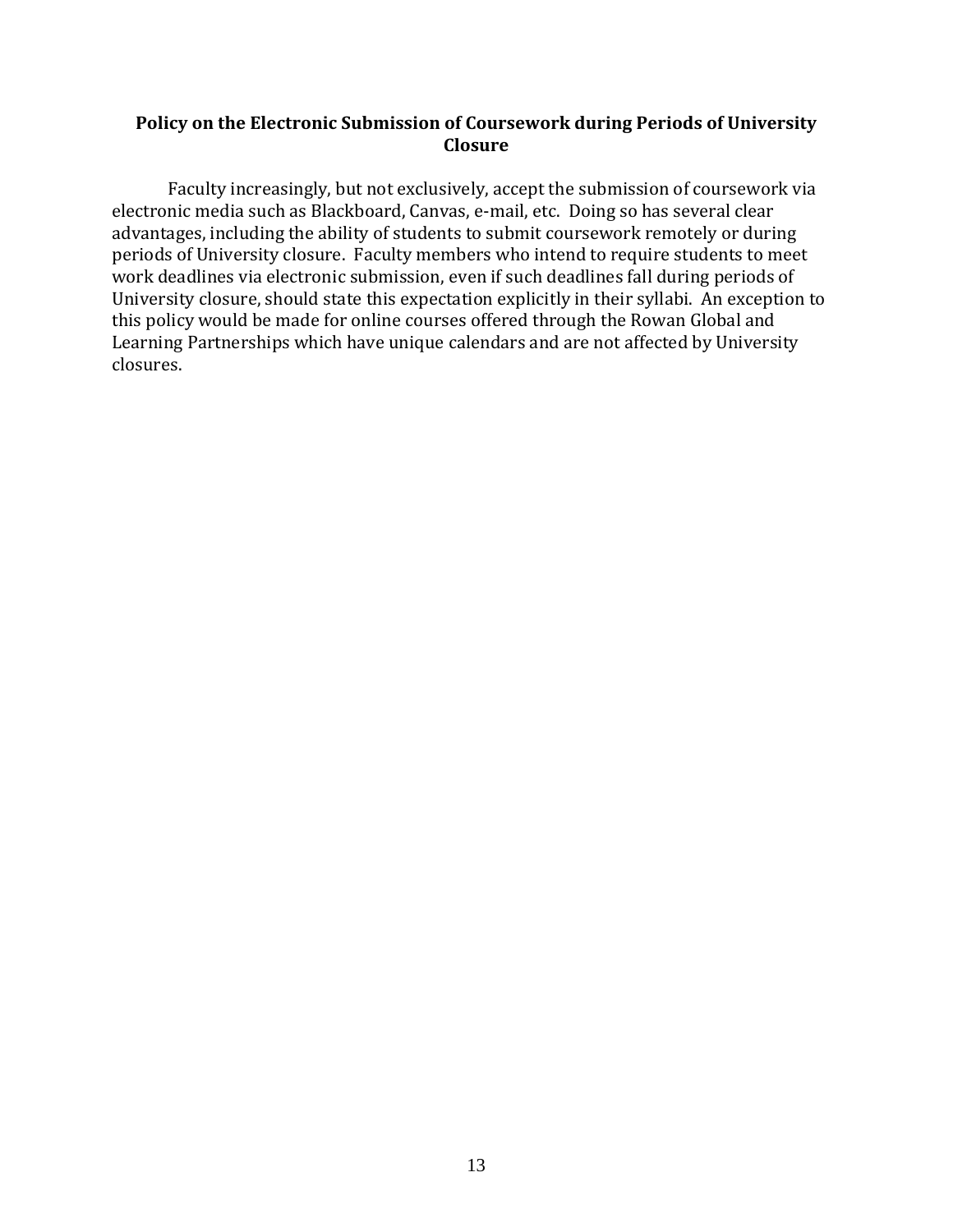## **ROWAN UNIVERSITY POLICY**

Title: *Academic Integrity Policy* Subject: *Academic Affairs* Policy No: *AA: 2015:XX* Applies: *University-Wide* Issuing Authority: *Office of the Provost* Responsible Officer: *Provost / Senior Vice President for Academic Affairs* Adopted: Amended: Last Revision: *10/15/2015*

#### **I. PURPOSE**

The purpose of the academic integrity policy is to provide students, faculty, and staff with guidelines about what behaviors violate academic integrity expectations, and the process for addressing academic integrity problems.

### **II. ACCOUNTABILITY**

Under direction of the Provost, all University Deans shall implement this policy and all faculty shall ensure compliance with the policy.

#### **III. APPLICABILITY**

This policy applies to all students, faculty and staffs of Rowan University.

#### **IV. DEFINITIONS**

- A. *Cheating*: Cheating is an act of deception by which a person misrepresents his or her mastery of material on a test or other academic exercise.
- B. *Plagiarism*: Plagiarism occurs when a person represents someone else's words, ideas, phrases, sentences, or data as one's own work. When submitting work that includes someone else's words, ideas, syntax, data or organizational patterns, the source of that information must be acknowledged through complete, accurate and specific references. All verbatim statements must be acknowledged through quotation marks and properly cited. To avoid a charge of plagiarism, a person should be sure to include an acknowledgment of indebtedness, such as a list of works cited or bibliography.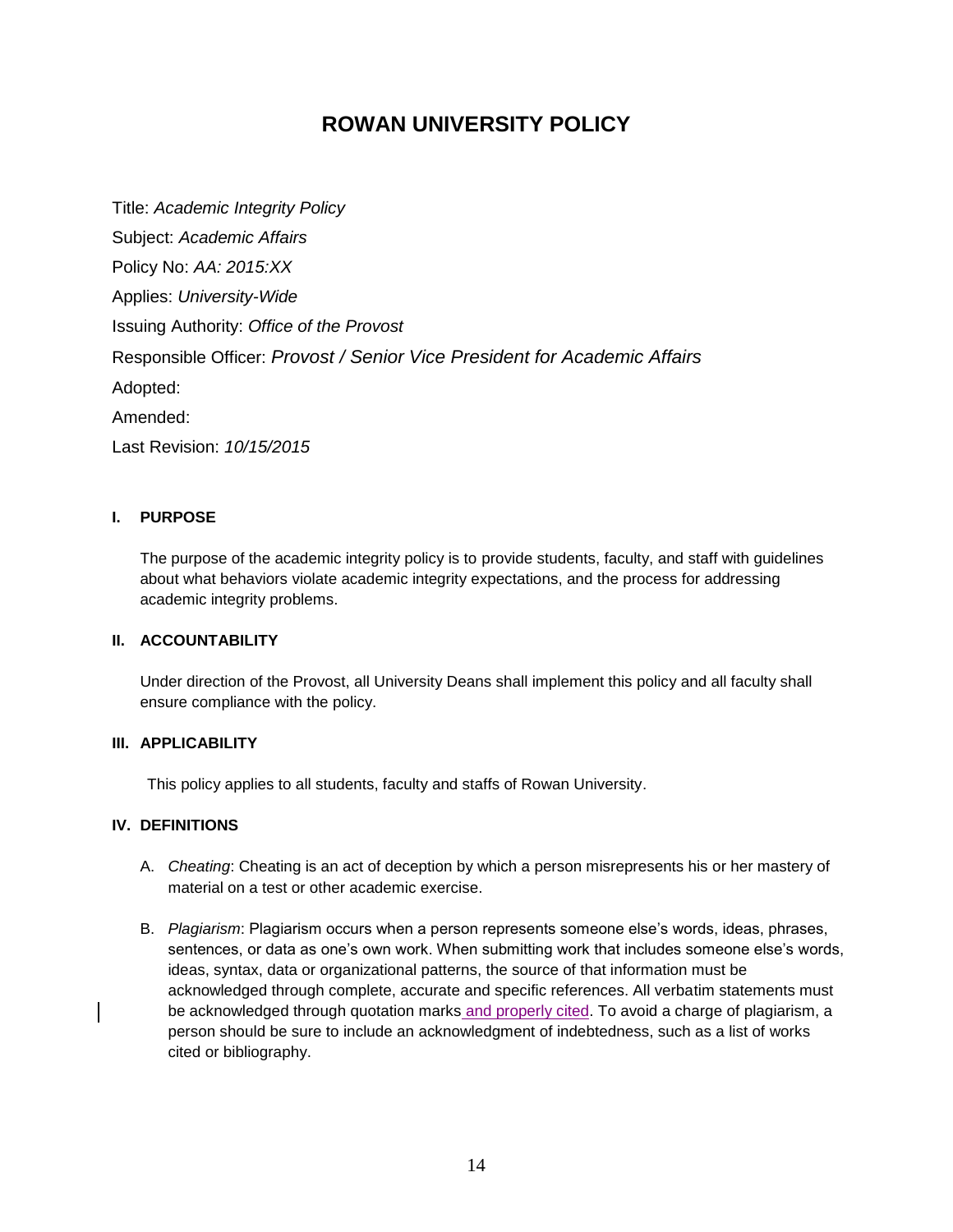- C. *Fabrication*: Fabrication refers to the deliberate use of invented information or the falsification of research or other findings with the intent to deceive.
- D. *Academic Misconduct*: Academic Misconduct includes the alteration of grades; involvement in the acquisition or distribution of unadministered tests; and the unauthorized submission of student work in more than one class.

### **V. POLICY**

- A. The integrity of academic programs is imperative to Rowan University's mission. While acknowledging the social and collaborative nature of learning, the University expects that grades awarded to students will reflect individual efforts and achievements.
- B. All members of the Rowan community are responsible for understanding what constitutes academic dishonesty; upholding academic integrity standards and encouraging others to do likewise; and knowing the procedures, rights and obligations involved in the Academic Integrity Policy. Academic dishonesty, in any form, will not be tolerated. Students who commit an act of academic dishonesty are subject to disciplinary sanctions up to and including expulsion from the university.
- C. Violations of academic integrity are classified into four categories based on the seriousness of the behaviors and the possible sanctions imposed.
	- 1. A Level 1 violation may occur because of ignorance or inexperience on the part of the person(s) committing the violation and ordinarily include a very minor portion of the course work. A sanction for a level 1 violation will not exceed a failing grade on the assignment.
	- 2. Level 2 violations involve incidents of a more serious nature and affect a significant aspect or portion of the course. A second Level 1 violation will automatically become a Level 2 violation. A sanction for a Level 2 violation will not exceed a failing grade in the course.
	- 3. Level 3 offenses are even more serious in nature and involve dishonesty on a more significant portion of course work, such as a major paper, hourly or final examination. If a student had previously been found responsible either of one or more violations at Level 2 or higher, or of two Level 1 violations, an additional violation at any level will automatically become at least a Level 3 violation. A sanction for a level 3 violation will not exceed suspension from the University.
	- 4. Level 4 violations are the most serious breaches of academic integrity. They also include repeat offenses below Level 4 violations and violations committed while already on or after returning from Academic Integrity Probation.
- D. Reporting And Adjudication Of Academic Integrity Violations
	- 1. A student or University employee who has witnessed an apparent act of academic misconduct or has information that reasonably leads to the conclusion that such an act has or will occur should inform the instructor or the Office of the Provost.
	- 2. An instructor who believes that a student has attempted or committed an apparent act of academic misconduct should investigate the matter. Instructors are encouraged to consult with staff in the Office of the Provost.
	- 3. Role of Instructor
		- a. If the instructor then concludes that misconduct has occurred, he or she should obtain a copy of the Report of an Academic Integrity Violation (RAIV) form from the web, the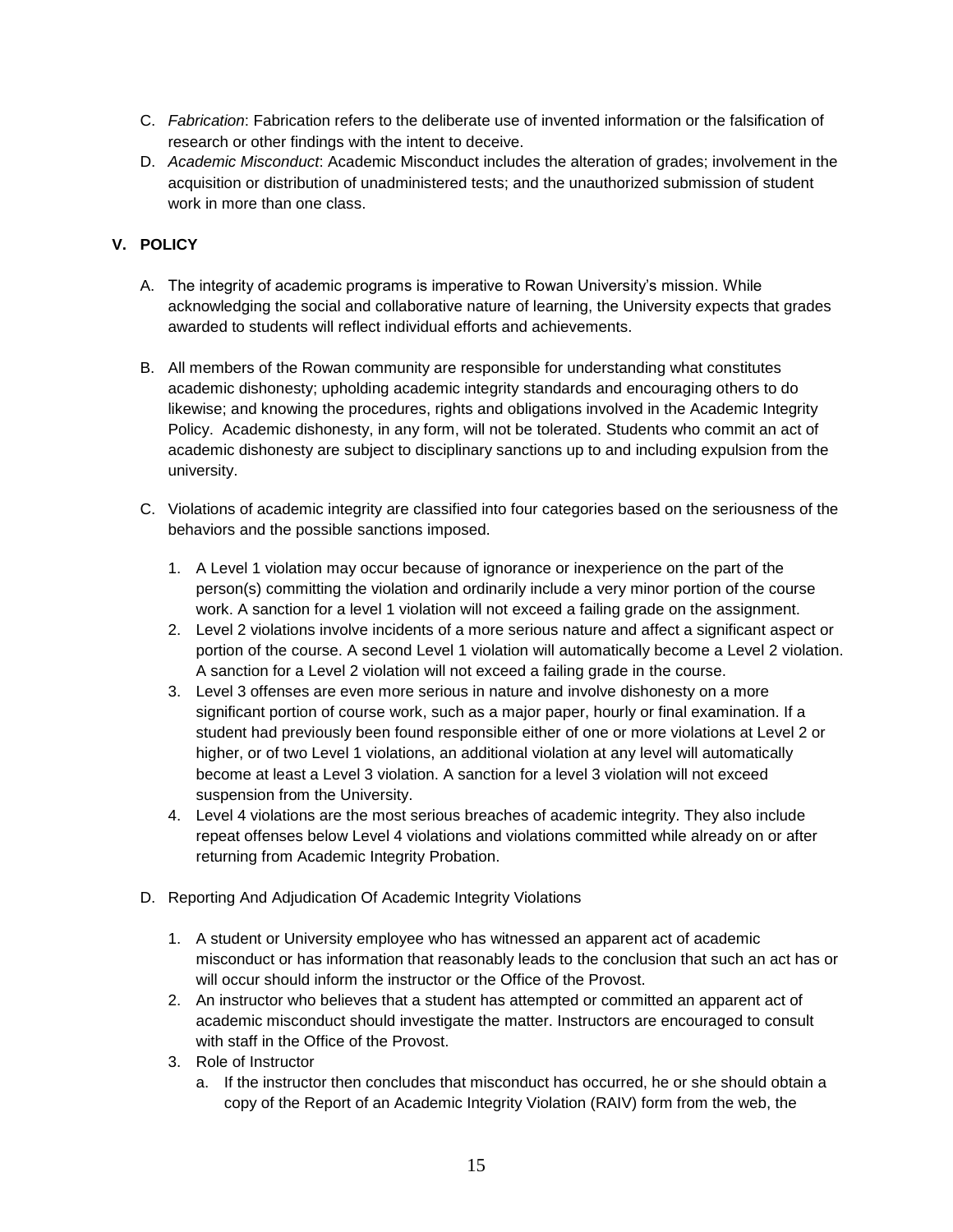departmental office, or the Office of the Provost. The instructor should complete as much of the RAIV form as possible prior to meeting with the student, including the appropriate type of violation/level.

- b. The instructor should make reasonable attempts to meet with the student in question as soon as possible. When necessary, such meetings may be conducted by telephone or electronic mail. In this meeting every effort should be made to preserve the basic teacher/student relationship. The student should be given the opportunity to respond to the allegation and to review and sign the RAIV if he/she so chooses. The student's signature signifies that he/she is aware of the alleged violation and understands where information on next steps in the procedure can be found. The student should be allowed to remain in class and complete course work until a final resolution is reached.
- c. For Level 1 and Level 2 violations, the instructor should indicate sanctions on the RAIV before the student signs the acknowledgement section of the RAIV form. (Instructors do not recommend sanctions for Level 3 and 4 violations.) Instructors may recommend sanctions up to and including a failing grade for the course depending on the level of violation. Students should not sign the form if they have additional questions or want to consult staff in the Office of the Provost.
- d. At the conclusion of the meeting the instructor must provide the student with a copy of the RAIV form, whether the student signed the form or not. The instructor should then forward the form and all supporting documentation to the Office of the Provost.
	- i. Level 1 violations: The instructor will make the determination on whether a violation has occurred and on the penalty. Appeals go directly to the Office of the Provost and will be heard by the Academic Integrity Review Board.
	- ii. Level 2 violations: The instructor will make the determination of whether a violation has occurred and on the penalty. Appeals go directly to the Office of the Provost and will be heard by the Academic Integrity Review Board.
	- iii. Level 3 and 4 violations: The Office of the Provost will refer the matter to the Academic Integrity Review Board for adjudication at a hearing. The Board will issue a finding and recommendation to the Office of the Provost, which will make the final irrevocable decisions on both rulings and appeals.
- e. Additional sanctions, including suspension or expulsion from the university, may be recommended when requested by the instructor, requested by the academic unit in which the violation occurred, or when stipulated by the academic integrity policy (i.e. the level of the violation or the existence of previous academic integrity violations by the student).
- f. In the case that an instructor must assign a grade before the case is resolved, the instructor should assign a grade of "INC," which will be changed when the case is resolved.
- E. Academic Integrity Review Board
	- 1. The Academic Integrity Review Board may be convened for adjudication of an allegation of academic dishonesty.
	- 2. The Academic Integrity Review Board is chaired by the Associate Provost for Academic Affairs. The Chair shall be a participating but nonvoting member of the Board.
	- 3. The Board is composed of six regular members.
		- A minimum of two student members from a pool of between 7 and 14 students who are appointed by the Student Government Association. Student members must be matriculated and in good standing with the University.
		- Two members of the faculty who are appointed by the University Senate President.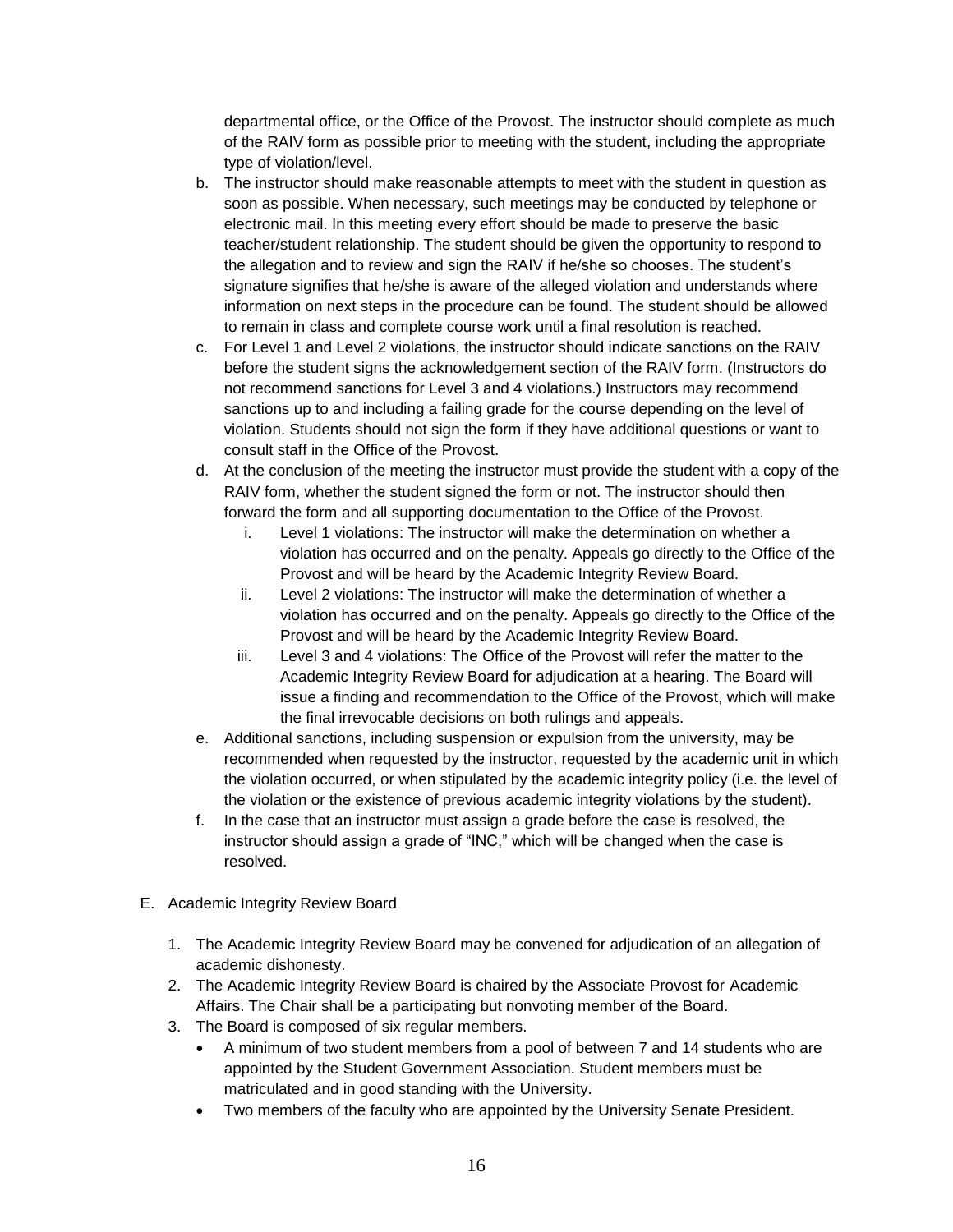- Two members of the administration who are appointed by the Office of the Provost.
- Two alternates from each category will also be appointed.
- 4. When convening the Academic Integrity Review Board for adjudication of an allegation of academic dishonesty, a quorum of four members, including at least one student, one faculty member and one administrator, must be present.
- F. Rights in Hearings
	- 1. The University disciplinary system is not a criminal or civil law process and the legal procedures applicable in criminal and civil cases will not apply. This policy is not intended to supersede any existing law or regulation.
	- 2. University disciplinary hearings will accord the following specific rights to all students:
		- a. To receive written notice of the alleged violation.
		- b. To have reasonable access to the case materials prior to and during any hearing.
		- c. To have access to advice by an individual of his or her choosing, including an attorney. However, the advisor may not participate in the hearing. The student must sign a FERPA waiver indicating he/she has consented to have the individual present.
		- d. To participate in the hearing, present information on his or her, own behalf, call witnesses and question information provided at their hearing. This does not include the right to directly question witnesses.
		- e. To receive written notification of the decision reached and a list of any sanctions imposed.
- G. Description of Sanctions
	- 1. A student may receive a single or multiple sanctions for violations of the Academic Integrity policy. Factors to be considered in deciding sanctions will include present demeanor and past disciplinary record of the student and the nature and severity of the violation.
	- 2. Sanctions which may be imposed upon a student found responsible for a Level 3 or Level 4 include the following:
		- a. Notation of Academic Integrity Violation on Transcript: When a student fails a course because of a Level 3 or Level 4 violation, this will be noted on the student's transcript. The notation can be removed from the transcript at the student's request provided the student has had no further academic integrity violations for one calendar year (365) days. The student can have a maximum of one such notation removed in his/her career as a Rowan student.
		- b. Academic Integrity Probation: Academic integrity probation is a period of one calendar year (365 days) indicating that a student is no longer in good standing with the university vis-à-vis academic integrity because of a Level 3 or Level 4 violation. (This status is distinct from Academic Probation, which concerns academic performance.) Any subsequent Academic Integrity Violation while in this status will likely result in suspension or expulsion from the university.
		- c. Suspension: Beginning on the date the suspension takes effect, the student is no longer a registered student, may not attend classes, nor receive grades for a specified period of time. In addition, while in this status, the student is not permitted to be present on the campus or at a University-sponsored event for any reason whatsoever. The suspension will be noted on the student's academic transcript as disciplinary suspension. The student is not entitled to any refund of any fees after published refund dates.
		- d. Expulsion: Beginning on the date the expulsion takes effect, the student may never again be a registered student, may never attend classes, nor receive grades. In addition, the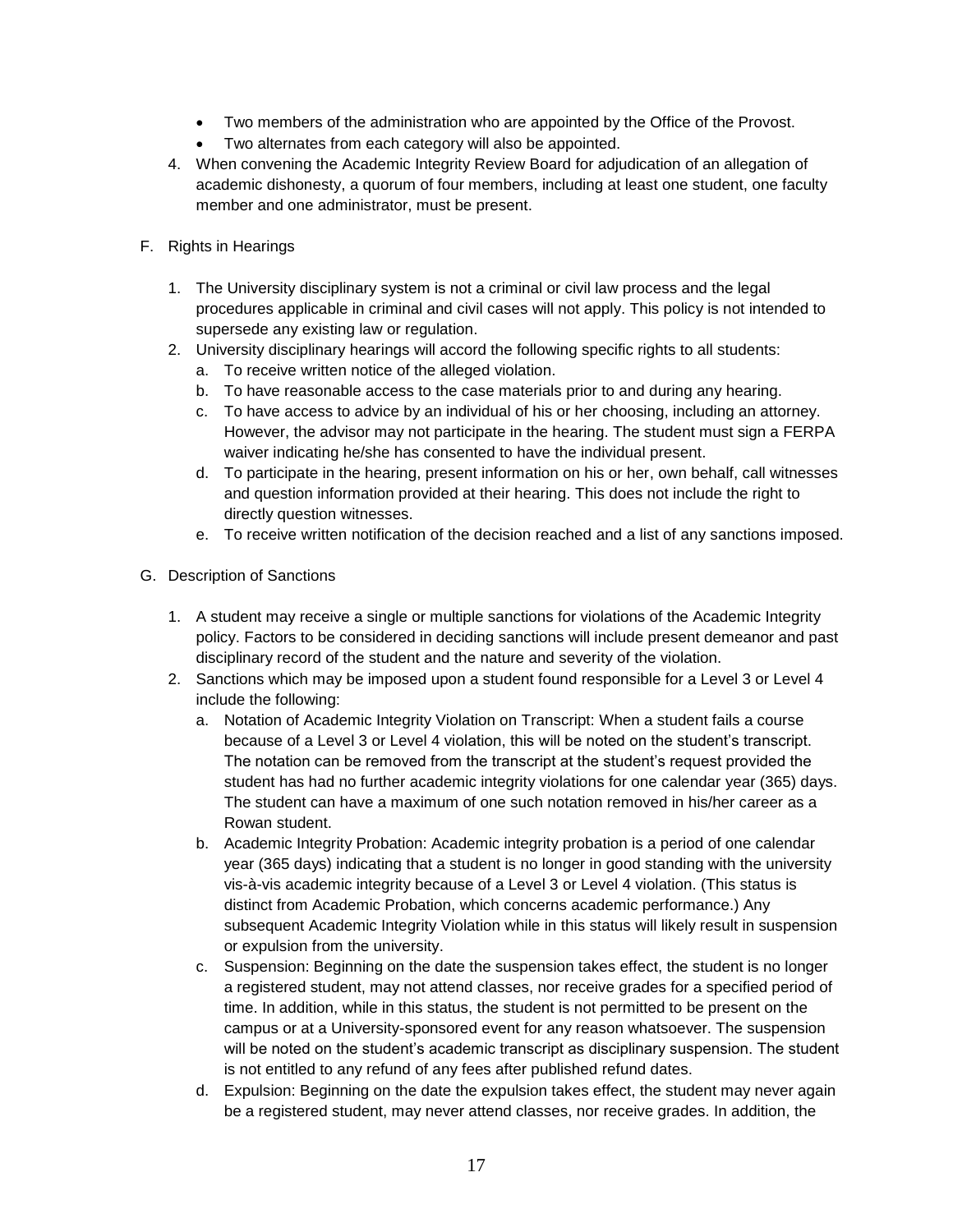student may never be present on the campus nor at a University-sponsored event for any reason whatsoever. The expulsion will be noted on the student's academic transcript as Academic Integrity Expulsion. The student is not entitled to any refund of any fees after published refund dates.

### **VI. ATTACHMENTS**

- A. Attachment 1, Definition Examples
- B. Attachment 2, Classification of Academic Integrity Violations by Offense
- C. Attachment 3, Academic Integrity Review Board Procedures
- D. Attachment 4, Academic Integrity Flow Chart for Instructors
- E. Attachment 5, Report of an Academic Integrity Violation (RAIV)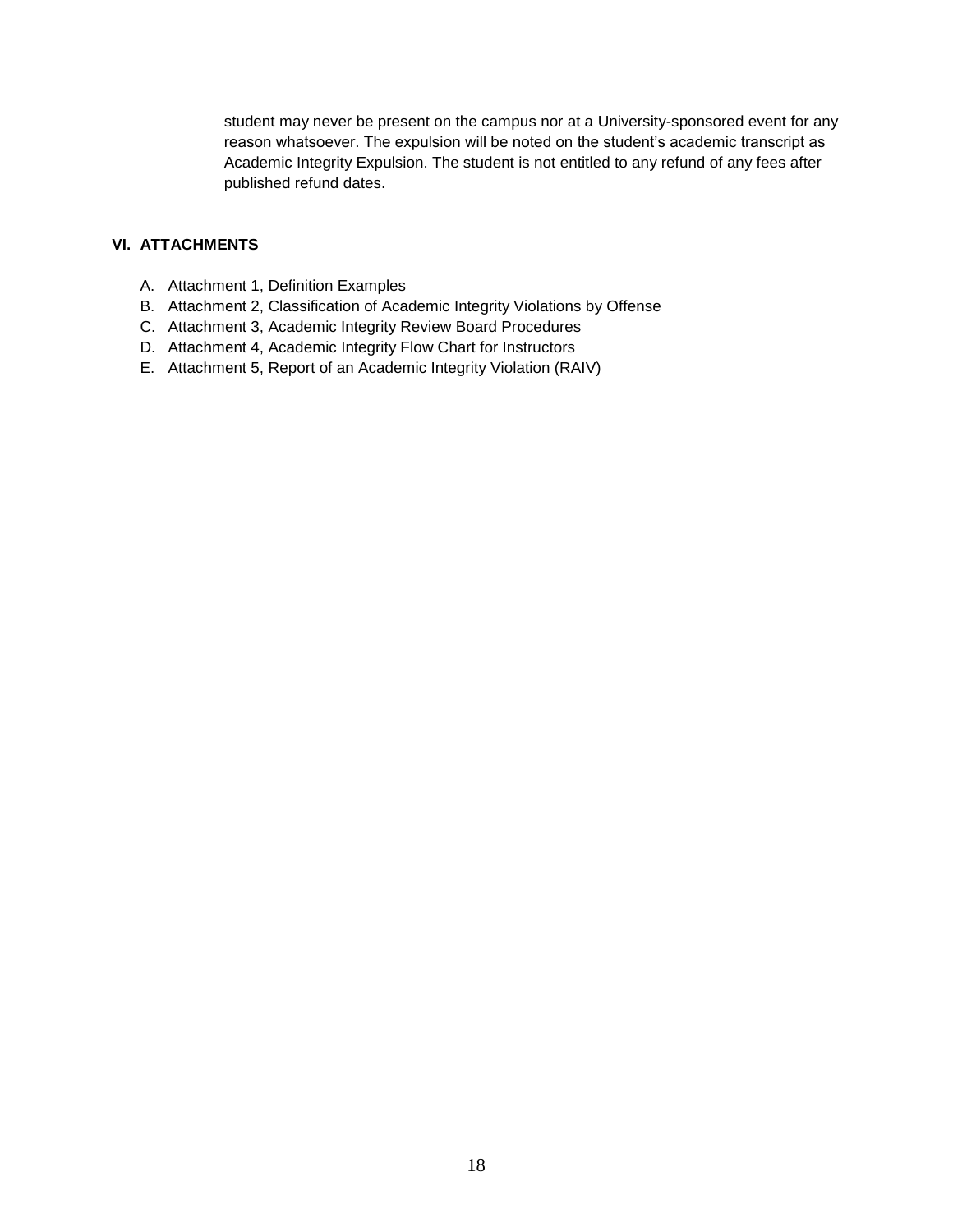### **ATTACHMENT 1 DEFINITION EXAMPLES**

### A. *Cheating*

Examples of cheating include but are not limited to:

- Copying from another person's work.
- Allowing another person to copy your work.
- Using unauthorized materials such as a textbook or notebook during an examination or using technology to illicitly access unauthorized materials.
- Using specifically prepared materials such as notes written on clothing or other unauthorized notes, formula lists, etc., during an examination.
- Collaborating with another person during an examination by giving or receiving information without permission.

### B. *Plagiarism*

Examples of plagiarism include but are not limited to:

- Quoting, paraphrasing or even borrowing the syntax of another's words without acknowledging the source.
- Using another's ideas, opinions or theories even if they have been completely paraphrased in one's own words without acknowledging the source.
- Incorporating facts, statistics or other illustrative material taken from a source, without acknowledging the source, unless the information is common knowledge.
- Submitting a computer program as original work that duplicates, in whole or in part, without citation, the work of another.

### C. *Fabrication*

Examples of fabrication include but are not limited to:

- Citation of information not taken from the source indicated.
- Listing of sources in a bibliography or other report not used in that project.
- Fabricating data or source information in experiments, research project or other academic exercises.
- Misrepresenting oneself or providing misleading and false information in an attempt to access another user's computer account.

### D. *Academic Misconduct*

Examples of academic misconduct include but are not limited to:

- Intentional deceptive action to gain an academic advantage.
- Submitting written work to fulfill the requirements of more than one course without the explicit permission of both instructors.
- Changing, altering, falsifying or being accessory to the changing, altering or falsifying of a grade report or form, or entering any university office, building or accessing a computer for that purpose.
- Stealing, buying, selling, giving away or otherwise obtaining all or part of any unadministered test/examination or entering any university office or building for the purpose of obtaining an unadministered test/examination.
- Coercing any other person to obtain an unadministered test.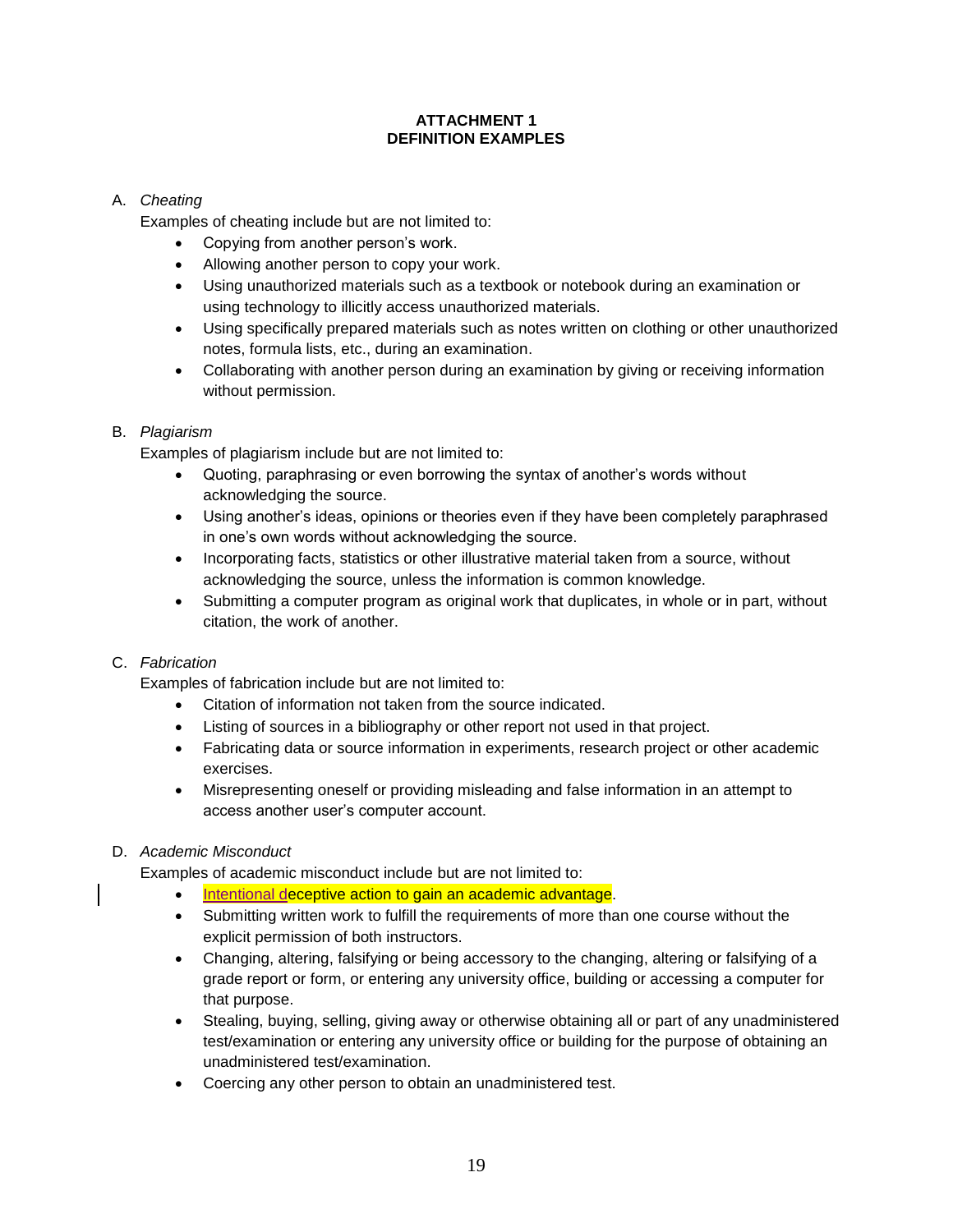- Substituting for another student or permitting any other person to substitute for oneself to take a test or examination.
- Altering test answers and then claiming instructor inappropriately graded the examination.
- Violating the Network and Computer Use Policy, also known as the "Acceptable Use Policy, Network and System Services" established by Information Resources. Currently available at: [http://www.rowan.edu/toolbox/policies/network/.](http://www.rowan.edu/toolbox/policies/network/)
	- Below are some examples of violations listed in the policy. Students should refer to the policy for the full list of violations.
		- Each user is solely responsible for all functions performed from his/her account(s) on any system.
		- No user may violate Federal Copyright Law. This means he/she may not alter copy, translate, transmit, or receive software, music, images, text, or any other information licensed to or copyrighted by another party unless the license or copyright explicitly permits he/she to do so.
		- No user may attempt to monitor another individual's data communications, nor may he/she read, copy, change, or delete another individual's files or software, without the prior permission of the owner.
		- No user may send messages that are likely to result in the loss of the recipient's work, system downtime, or otherwise compromise a remote user's system. This includes, but is not limited to, redistribution of computer viruses or trojan horses.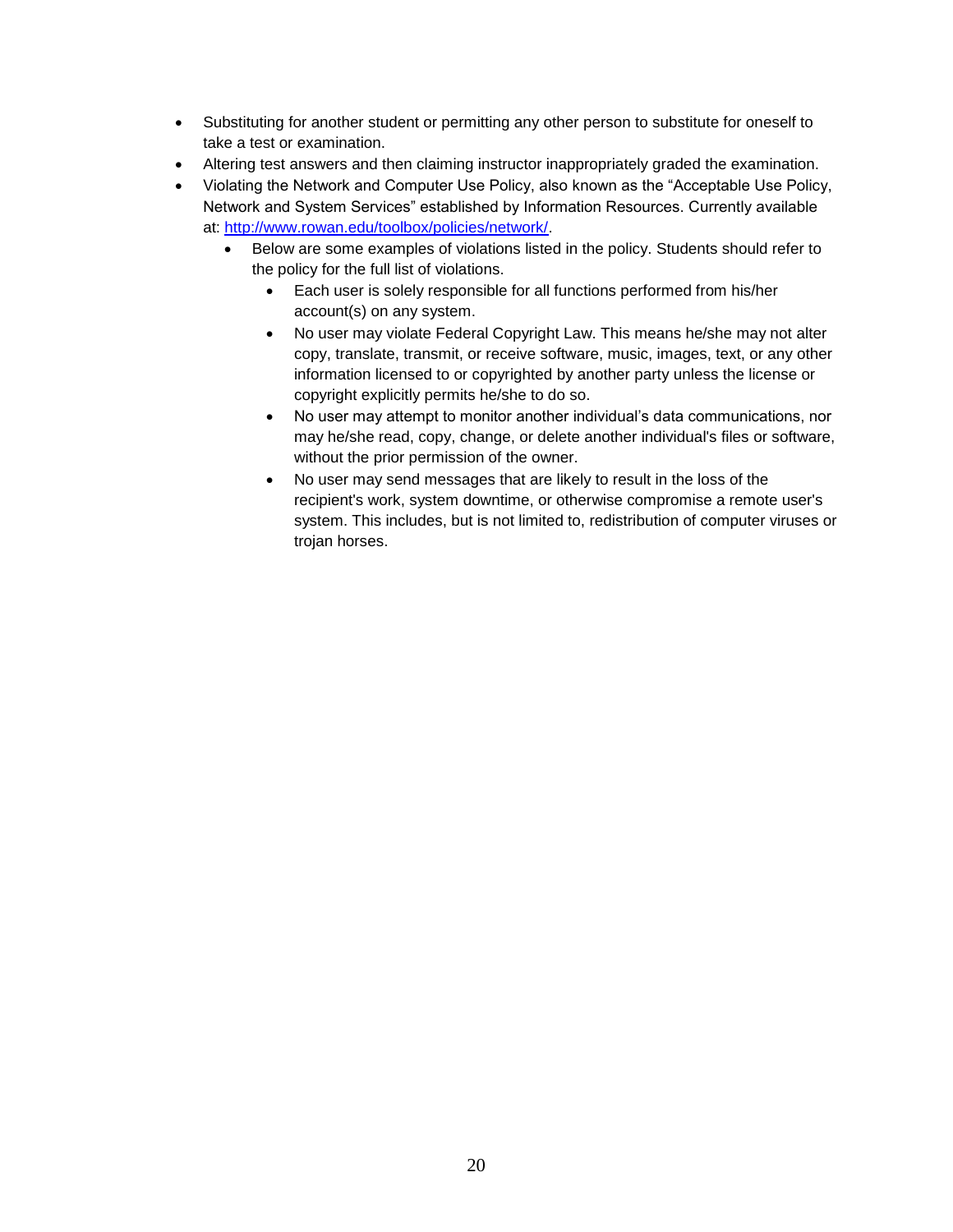### ATTACHMENT 2

### CLASSIFICATION OF ACADEMIC INTEGRITY VIOLATIONS BY OFFENSE

Violations of academic integrity are classified into four categories based on the seriousness of the behaviors and the possible sanctions imposed. Brief descriptions are provided below. These are general descriptions and should not be considered as all inclusive.

- A. Level 1 Violations
	- 1. Level 1 violations may occur because of ignorance or inexperience on the part of the person(s) committing the violation and ordinarily include a very minor portion of the course work. A sanction for a level 1 violation will not exceed a failing grade on the assignment.
	- 2. Example: Improper footnoting or unauthorized assistance with academic work on the part of a first-year Rowan University student.
	- 3. Recommended Sanction(s): Make-up assignment at a more difficult level or assignment of nocredit for work in question, required attendance at an Academic Integrity Seminar, and/or an assignment that will increase the student's awareness of academic integrity.
	- 4. Reporting Mechanisms: Matters involving Level 1 violations are normally adjudicated by the instructor and sanctioned accordingly. A record of this violation will be retained in the Office of the Provost in accordance with State record retention guidelines. The student can appeal the determination in accordance with policy.
- B. Level 2 Violations
	- 1. Level 2 violations involve incidents of a more serious nature and affect a significant aspect or portion of the course. A second Level 1 violation will automatically become a Level 2 violation. A sanction for a Level 2 violation will not exceed a failing grade in the course.
	- 2. Example: Quoting directly or paraphrasing without proper acknowledgment on an assignment or failing to acknowledge all sources of information and contributors who helped with an assignment.
	- 3. Recommended Sanction(s): A failing grade in the course, Academic Integrity Probation and/or the imposition of other lesser sanctions as deemed appropriate.
	- 4. Reporting Mechanisms: Matters involving Level 2 violations are normally adjudicated by the instructor and sanctioned accordingly. A record of this violation will be retained in the Office of the Provost in accordance with State record retention guidelines. The student can appeal the determination in accordance with policy.
- C. Level 3 Violations
	- 1. Level 3 offenses are even more serious in nature and involve dishonesty on a more significant portion of course work, such as a major paper, hourly or final examination. If a student had previously been found guilty either of one or more violations at Level 2 or higher, or of two Level 1 violations, an additional violation at any level will automatically become at least a Level 3 violation. A sanction for a level 3 violation will not exceed suspension from the University.
	- 2. Example: Copying from or giving assistance to others on an hourly or final examination, plagiarizing major portions of an assignment, using forbidden material on an hourly or final examination, presenting the work of another as one's own, or altering a graded examination for the purposes of re-grading.
	- 3. Recommended Sanction(s): A failing grade in the course, Academic Integrity Probation, and suspension from the University for one or more semesters with a notation of "Disciplinary Suspension" placed on a student's transcript and/or the imposition of other lesser sanctions as deemed appropriate.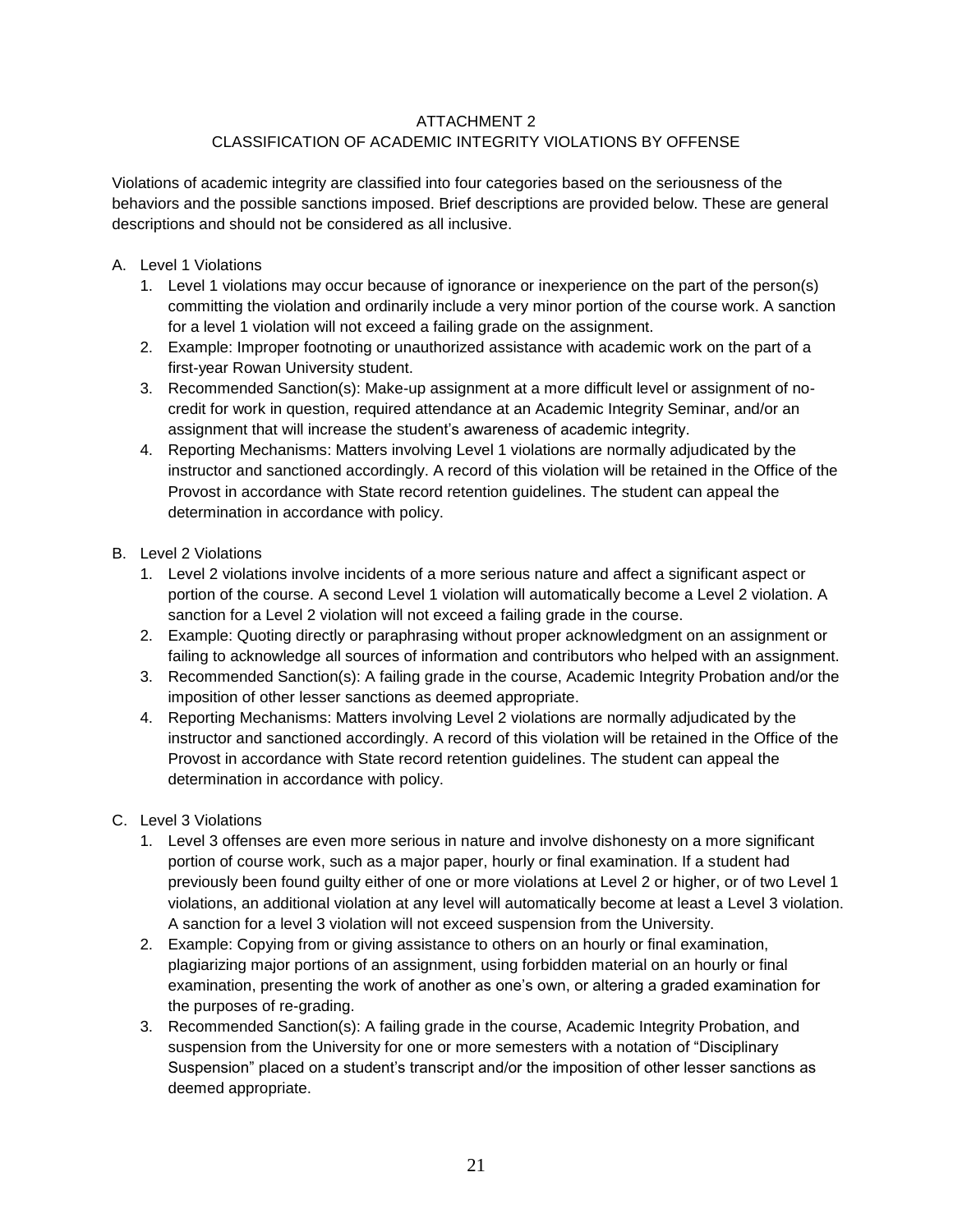- 4. Reporting Mechanisms: Matters involving Level 3 violations are adjudicated by the Academic Integrity Review Board. A record of this violation will be retained in the Office of the Provost in accordance with State record retention guidelines.
- D. Level 4 Violations
	- 1. Level 4 violations are the most serious breaches of academic integrity. They also include repeat offenses below Level 4 violations and violations committed while already on or after returning from Academic Integrity Probation.
	- 2. Example: Forgery of grade change forms; theft of examinations; having a substitute take an examination; any degree of falsification or plagiarism relating to a senior or graduate thesis; using a purchased term paper; sabotaging another's work; the violation of the clinical code of a profession.
	- 3. Recommended sanction: Expulsion from the University and a permanent dismissal notation on the student's transcript and/or the imposition of other lesser sanctions as deemed appropriate.
	- 4. Reporting Mechanisms: Matters involving Level 4 violations are adjudicated by the Academic Integrity Review Board. A record of this violation will be retained in the Office of the Provost in accordance with State record retention guidelines.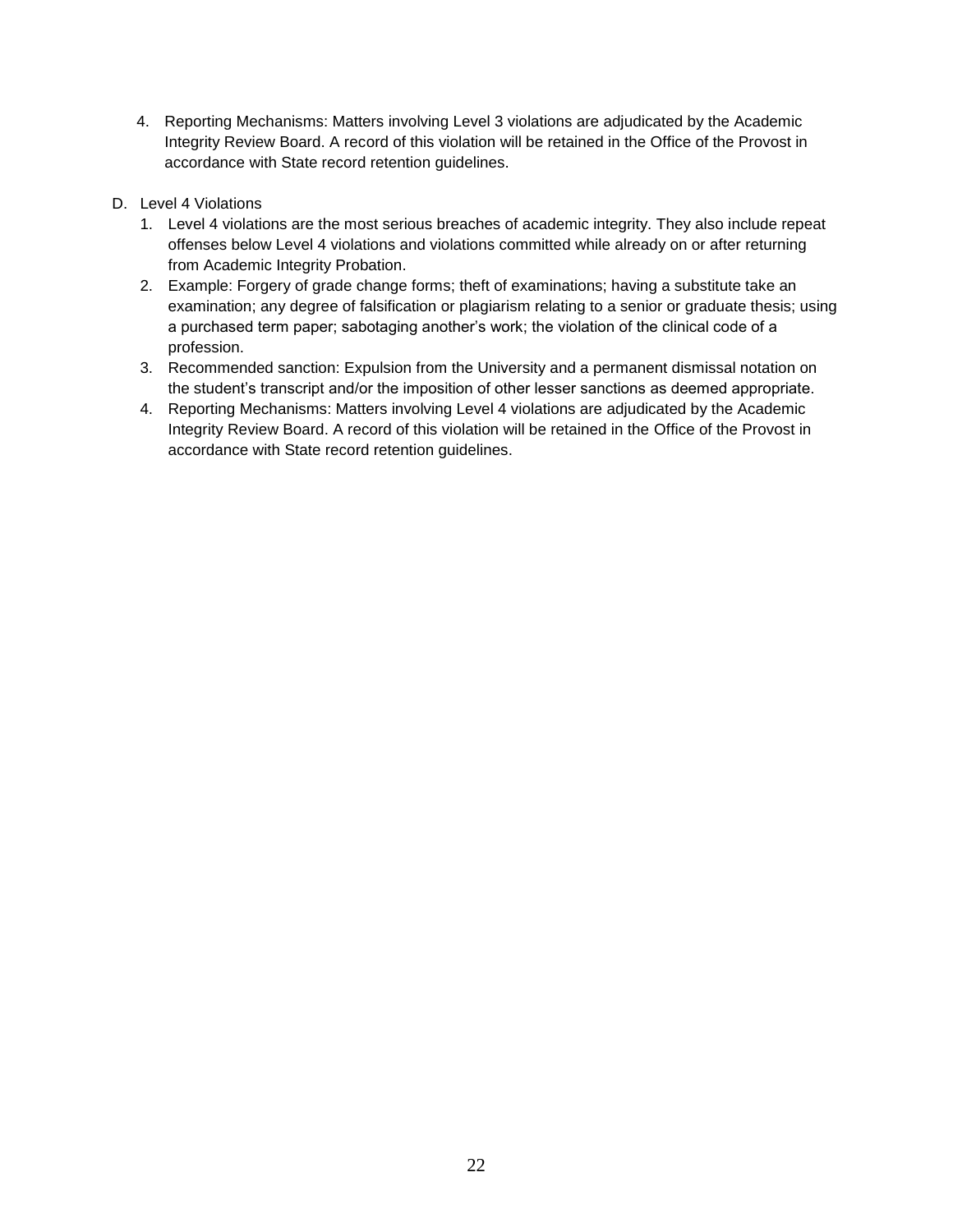### ATTACHMENT 3 **ACADEMIC INTEGRITY REVIEW BOARD PROCEDURES**

### A. Overview of Hearing Process

- 1. Level 1 and 2 violations are adjudicated by the instructor and reported to the Office of the Provost. The Office of the Provost determines whether the student has committed a prior violation and adjusts the level of violation accordingly. The Academic Integrity Review Board annually reviews reports of Level 1 and 2 violations to confirm that classifications of violations and subsequent sanctions that were imposed were appropriate. Level 3 and 4 violations are referred directly to and adjudicated by the Academic Integrity Review Board.
- 2. The possible findings and outcomes of hearings conducted by the Academic Integrity Review Board are summarized below. Academic Integrity Violation is abbreviated as AIV.

| <b>Possible Findings</b>                           | <b>Outcomes</b>                                                                                  |
|----------------------------------------------------|--------------------------------------------------------------------------------------------------|
| Student is not responsible for an AIV.             | Student is cleared. Grade must be recalculated without<br>the penalty for the alleged violation. |
| Student is responsible for a Level 1<br>violation. | Level 1 sanctions are upheld.                                                                    |

3. Appeal of Level 1 Violation

### 4. Appeal of Level 2 Violation

| <b>Possible Findings</b>                                    | <b>Outcomes</b>                                                                                                         |  |
|-------------------------------------------------------------|-------------------------------------------------------------------------------------------------------------------------|--|
| Student is not responsible for an AIV.                      | Student is cleared. Course grade must be recalculated<br>without the penalty for the alleged violation.                 |  |
| Student is responsible for a lesser<br>(Level 1) violation. | Student is responsible for a lesser offense. Penalty is<br>llowered as appropriate and course grade is<br>recalculated. |  |
| Student is responsible for a Level 2<br>violation.          | Level 2 sanctions are upheld.                                                                                           |  |

#### 5. Level 3 and Level 4 Sanction Hearings

| <b>Possible Findings</b>                                               | <b>Outcomes</b>                                                                                                                                              |  |
|------------------------------------------------------------------------|--------------------------------------------------------------------------------------------------------------------------------------------------------------|--|
| Student is not responsible for an AIV.                                 | Student is cleared. Grade is recalculated without the<br>penalty for the alleged violation and entered to replace<br>the Incomplete.                         |  |
| Student is responsible for a lesser<br>(Level 1 or Level 2) violation. | Student is responsible for a lesser offense. Penalty is<br>determined as appropriate. Course grade is<br>recalculated and entered to replace the Incomplete. |  |
| Student is responsible for a Level 3<br>violation.                     | Level 3 sanctions are recommended as appropriate.                                                                                                            |  |
| Student is responsible for a Level 4<br>violation.                     | Level 4 sanctions are recommended as appropriate.                                                                                                            |  |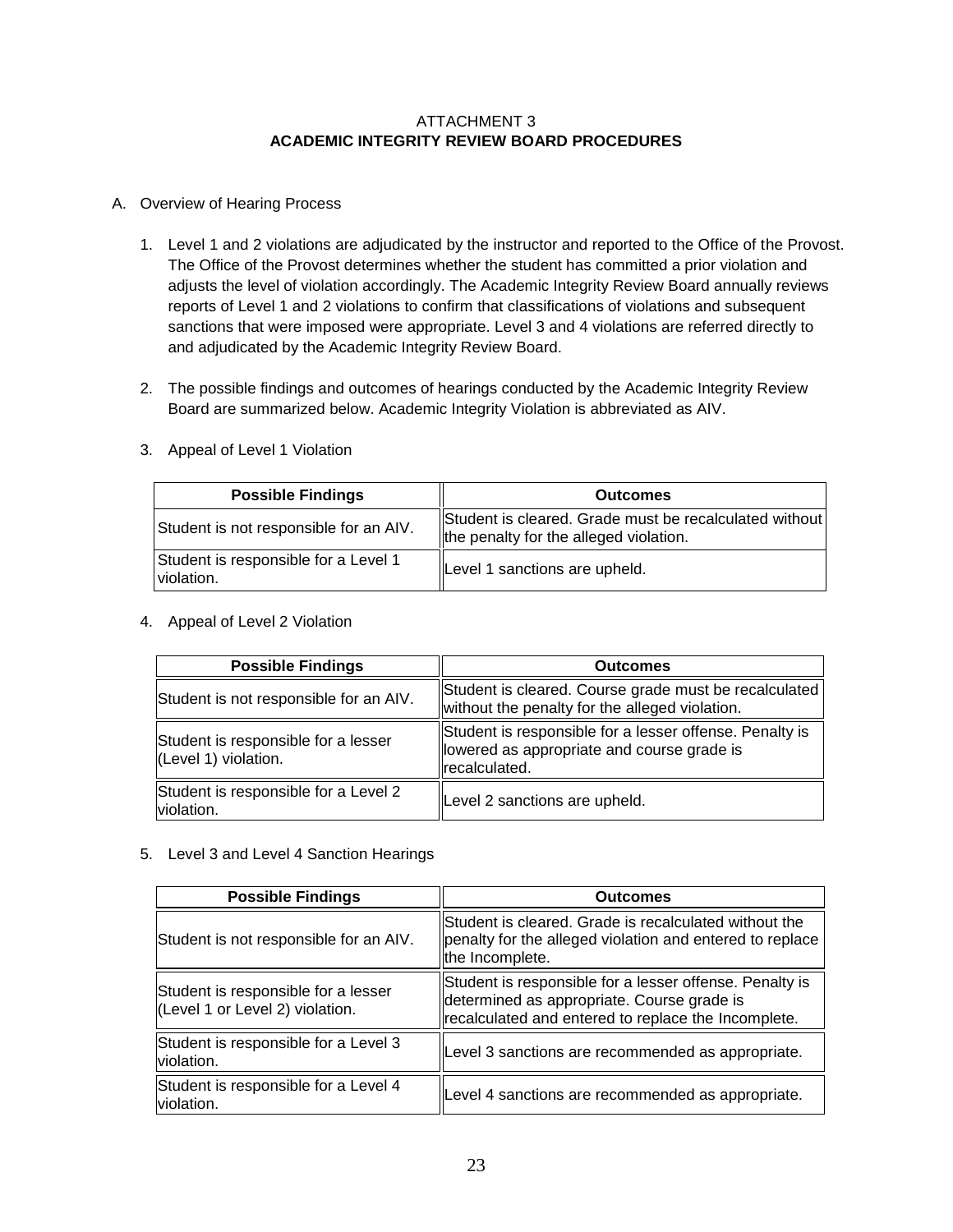- B. Additional Procedural Guidelines
	- 1. For matters not being adjudicated by the Academic Integrity Review Board (Levels 1 and 2), the Office of the Provost will conduct a review to determine whether the student has any prior violation and then determine appropriate additional procedures.
	- 2. When applicable the Office of the Provost will be responsible for providing both the student and the instructor with proper notice concerning their participation in a hearing before the Academic Integrity Review Board. In addition, notice of the results of hearings will be provided. In the event that either the student or the instructor does not attend a scheduled hearing, the matter will be heard based on the written record and the information provided by the party in attendance.
	- 3. Hearings conducted by the Academic Integrity Review Board will be closed to all members of the campus and outside community except those directly involved with the case.
	- 4. The burden of proof rests upon the complainant, who must establish, on the basis of the standard of a "preponderance of evidence," that it was "more likely than not" that the accused student is responsible for the conduct violation based on the weight of the credible information presented.
	- 5. Any student appearing at a hearing before the Academic Integrity Review Board for adjudication of an allegation of academic dishonesty may challenge the assignment of any member of the board to his/her case. Upon hearing the details of the challenge, the Chair will either uphold or deny the challenge.
	- 6. A Board member will withdraw from adjudicating any case in which he/she cannot reach a fair and objective decision.
	- 7. Because legal procedures will not be formally applied, the Chair will make all determinations on questions of procedure and admissibility of information presented and will not be excluded from hearings or Board deliberations except that s/he will not vote. The Chair will exercise control over the manner in which the hearing is conducted to avoid unnecessarily lengthy hearings and to prevent the harassment or intimidation of witnesses. Anyone who disrupts a hearing or who fails to adhere to hearing procedures may be excluded from the proceeding.
	- 8. The accused student may submit a written statement to the Board prior to the hearing. Submission of such a statement is not a substitute for participation in the hearing. The student may also provide, in advance or during the hearing, additional documentation that is directly relevant to the case.
	- 9. With advance approval from the Academic Integrity Hearing Board, the accused student is allowed to call witnesses to present testimony that is directly relevant to the case. Character witnesses are not permitted. The student must sign a FERPA waiver indicating consent to have the witness present. The witness will be called into the hearing only to present testimony and to be questioned by the Board. The student may not address the witness or the Board while the witness is present. If the witness is a Rowan University student, no immunity is implied; any information provided may be used in subsequent hearings. The witness will be informed that he/she cannot be compelled to appear, stay at the hearing, or give any testimony if unwilling. The witness will sign a statement to that effect.
	- 10. The Board will review all materials and hear all information pertinent to the case from the complainant, the accused and all witnesses. Members of the Board, including the Chair, will be free to ask relevant questions in order to clarify information or resulting issues.
	- 11. After hearing all the information, the Board will deliberate privately until a decision is reached by a majority vote. A tie vote will result in a finding of "not responsible."
	- 12. If the student is found "responsible" the Board will recommend the appropriate sanctions to be imposed.
	- 13. Cases heard by the Academic Integrity Review Board that result in a finding that the student is responsible for an academic integrity violation are automatically appealed to the Provost, who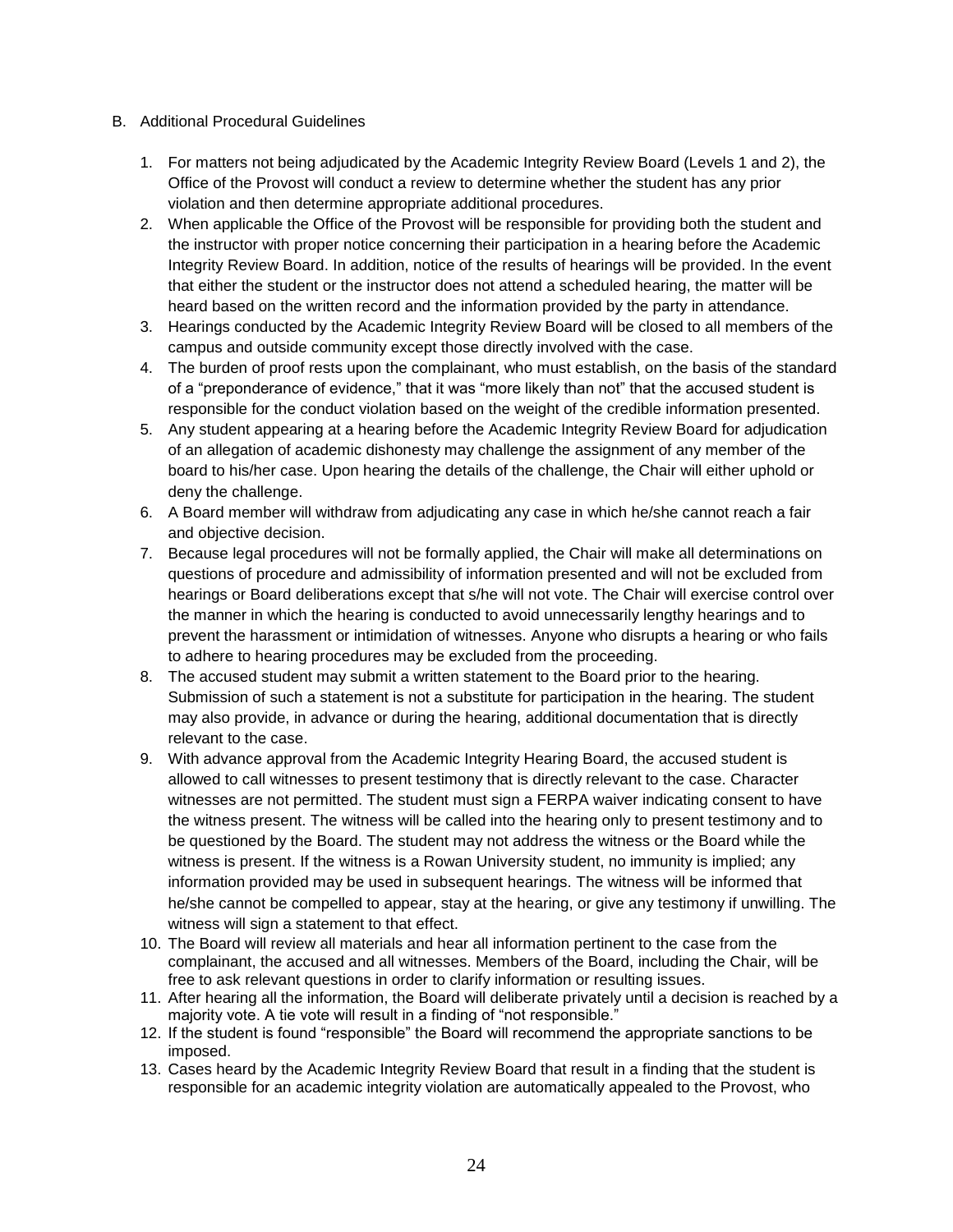reviews the case and findings and provides a final decision. This will be the final step in the adjudication process.

14. Following the hearing, the Office of the Provost will provide the accused student with written notification of the decision reached and a list of any sanctions imposed. If the student is found "responsible," a record of the decision will be placed in the student's advising folder.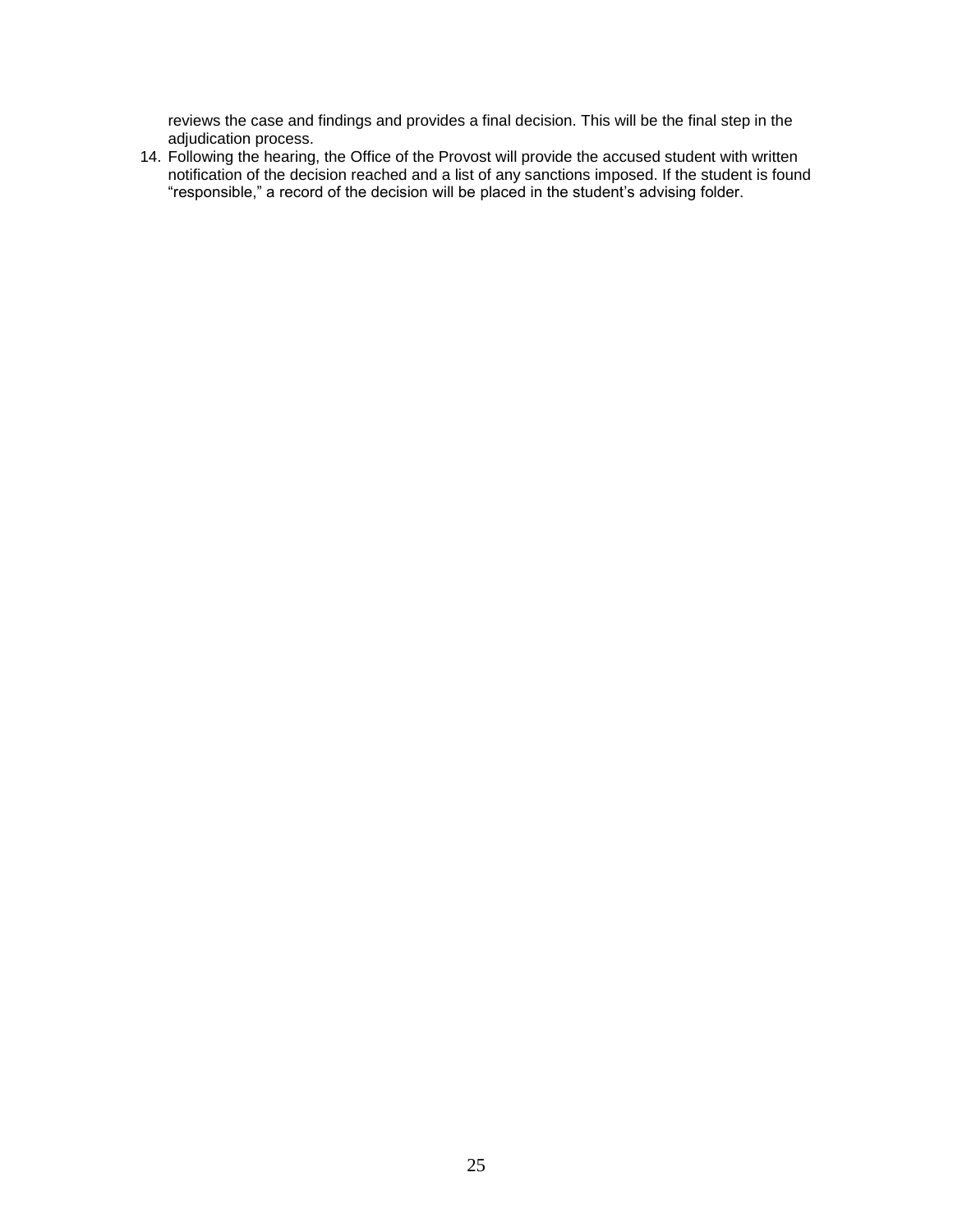#### ATTACHMENT 4 **ACADEMIC INTEGRITY FLOW CHART FOR INSTRUCTORS**

Rowan University Academic Integrity Flow Chart for Instructors - [AcademicIntegrityFlowchart\\_2009.pdf](file:///C:/download/attachments/55772429/AcademicIntegrityFlowchart_2009.pdf%3fversion=1&modificationDate=1426530508000&api=v2)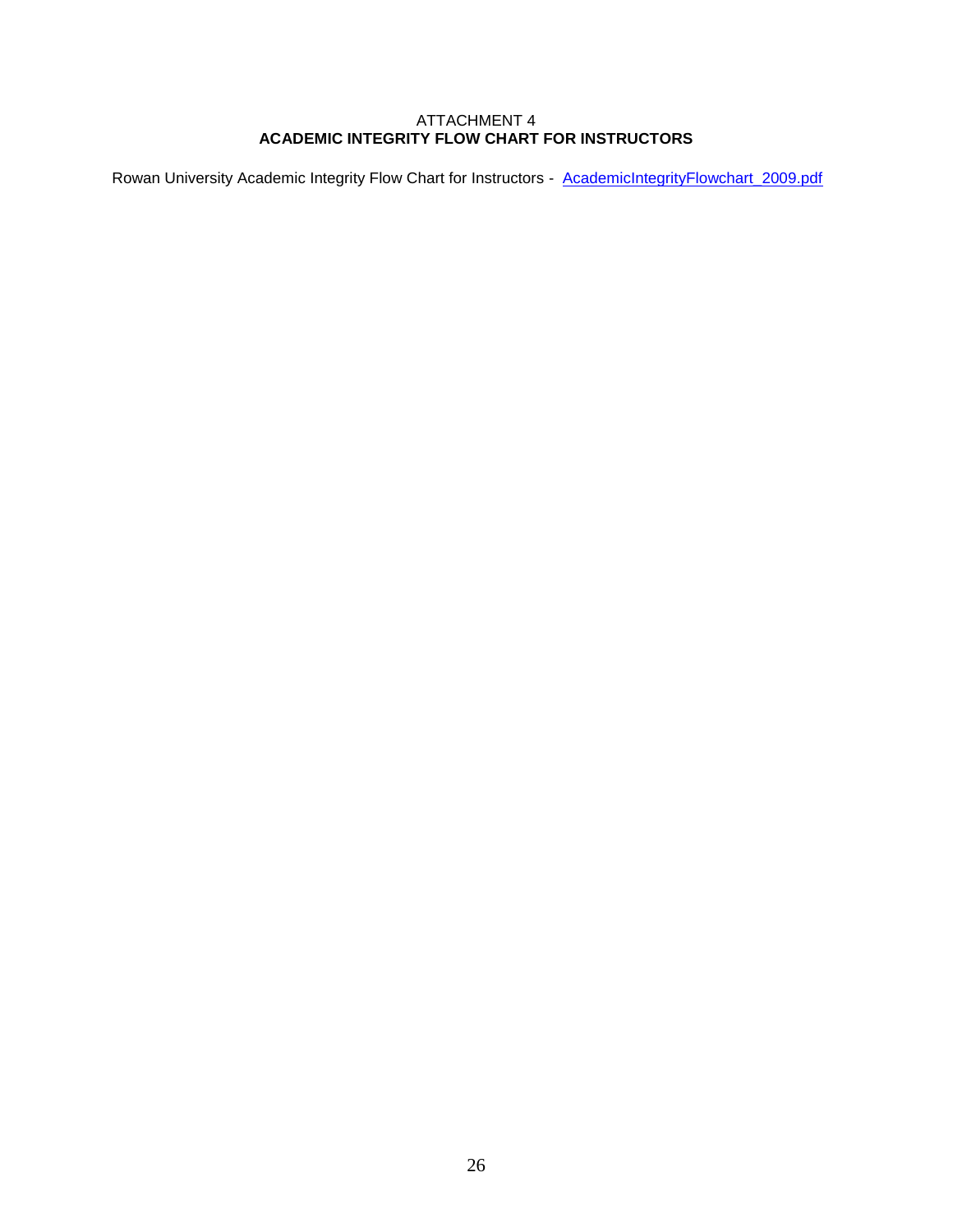### ATTACHMENT 5 **REPORT OF AN ACADEMIC INTEGRITY VIOLATION (RAIV)**

Rowan University Report of an Academic Integrity Violation (RAIV) - RAIV Elec\_Form.docx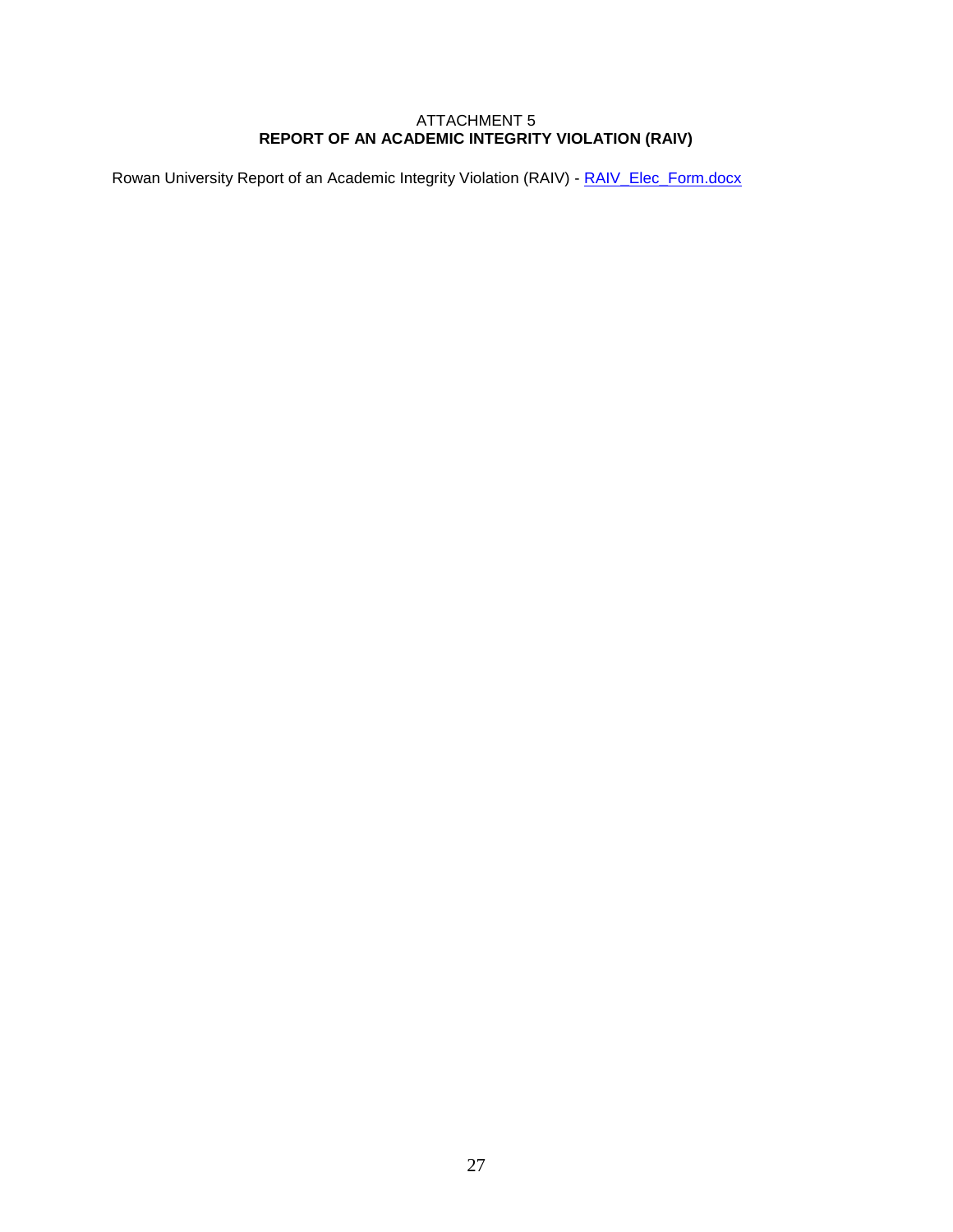### **Interim Policy on Adjunct Credentials**

Rowan University expects that adjunct professors will hold at least a Master's Degree in a related field to the subject matter that they are teaching. However, the administration recognizes that in some specific courses, practitioners who hold a Bachelor's Degree and possess substantial professional experience in the field may be appropriate choices for adjunct positions. In such cases, specific approval from the Dean and Provost are required prior to making an offer of employment.

Moving forward, we would not anticipate hiring adjunct professors who do not possess at least a Bachelor's Degree, though the administration reserves the right to waive this requirement in exceptional circumstances in which a prospective adjunct has achieved national renown in his or her field.

For employees who have worked in non-tenure track teaching capacities for Rowan University for at least ten years and have demonstrated their proficiency in the classroom, we will accept either an Associate's Degree or 90+ credits of progress towards a Bachelor's Degree as a suitable credential for continued employment, subject to approval by the Dean and Provost.